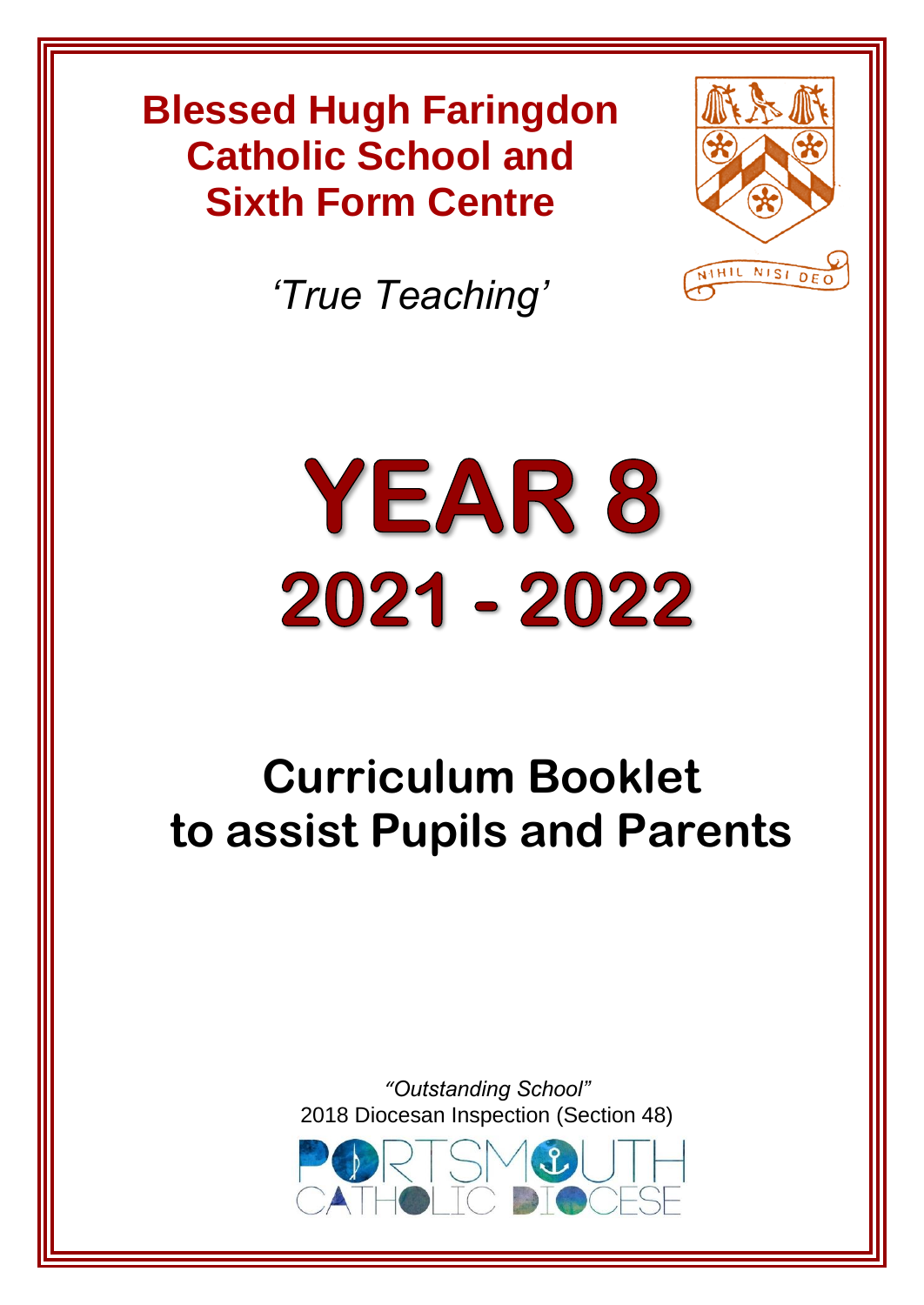# **Blessed Hugh Faringdon Catholic School and Sixth Form Centre**



September 2021

Dear Parents and Carers,

As you are aware, at Blessed Hugh Faringdon we place great emphasis on the importance of good home school links. It is intended that this booklet will contribute to even greater mutual support, as we seek to maximise the potential of your child.

Details of the curriculum have been outlined for each subject. It is hoped this information will be valuable to you, as you support your child.

Please contact the school should you need clarification of any of these details and speak to the relevant Subject Leader or Head of Year.

Yours sincerely

Sim R. Utto

**Dr Simon Uttley Headmaster**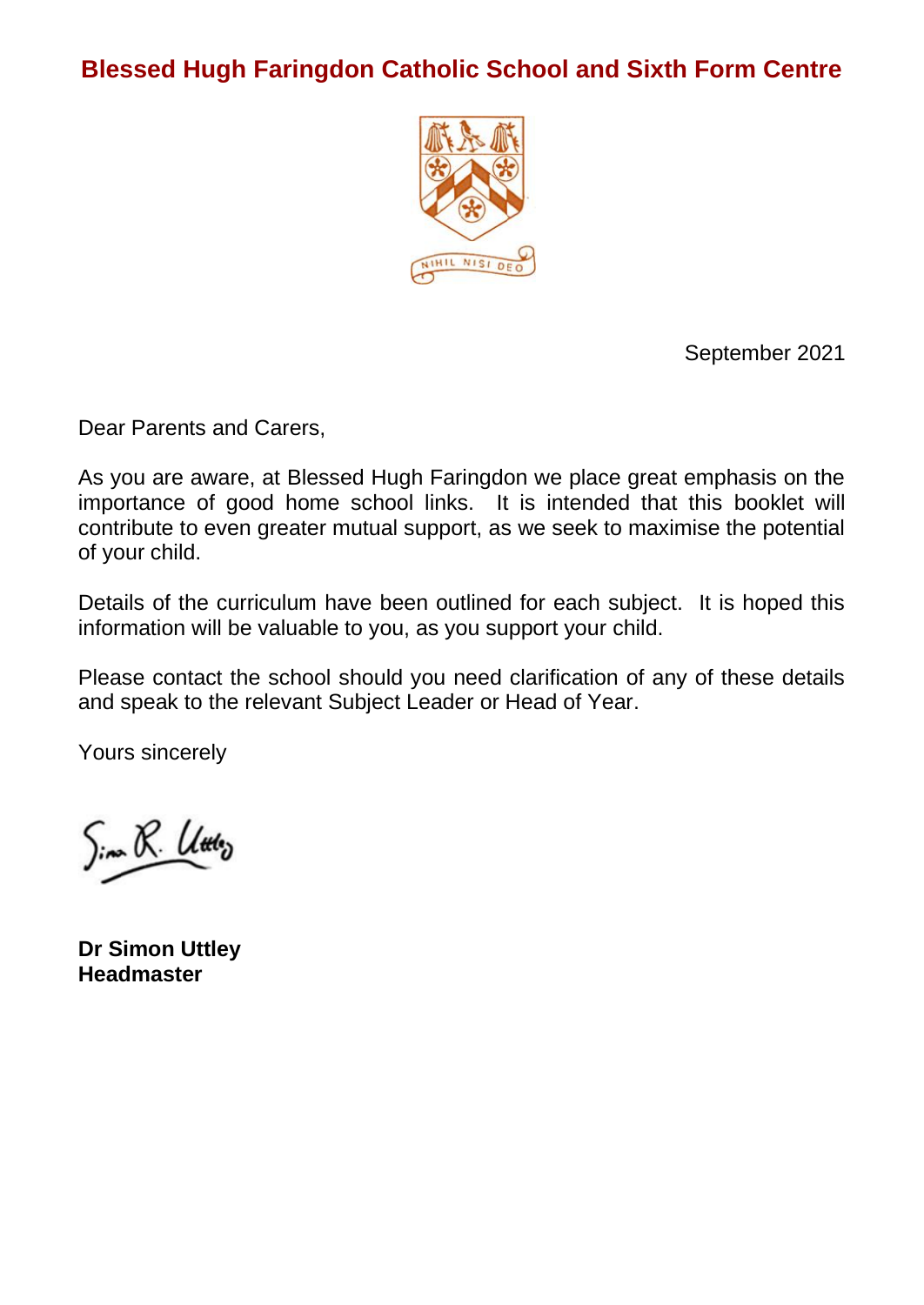# **2021/2022**

# **Head of Year 8 Mrs R Biggs**

| Tutors | 8DB | Mrs J Dayantis  |  |
|--------|-----|-----------------|--|
|        | 8MK | Mr P Windibank  |  |
|        | 8ML | Miss L Brennan  |  |
|        | 8MT | Miss R Monaghan |  |
|        | 8OR | Mrs M Magdziak  |  |
|        | 8BL | Mr T Sishton    |  |
|        |     |                 |  |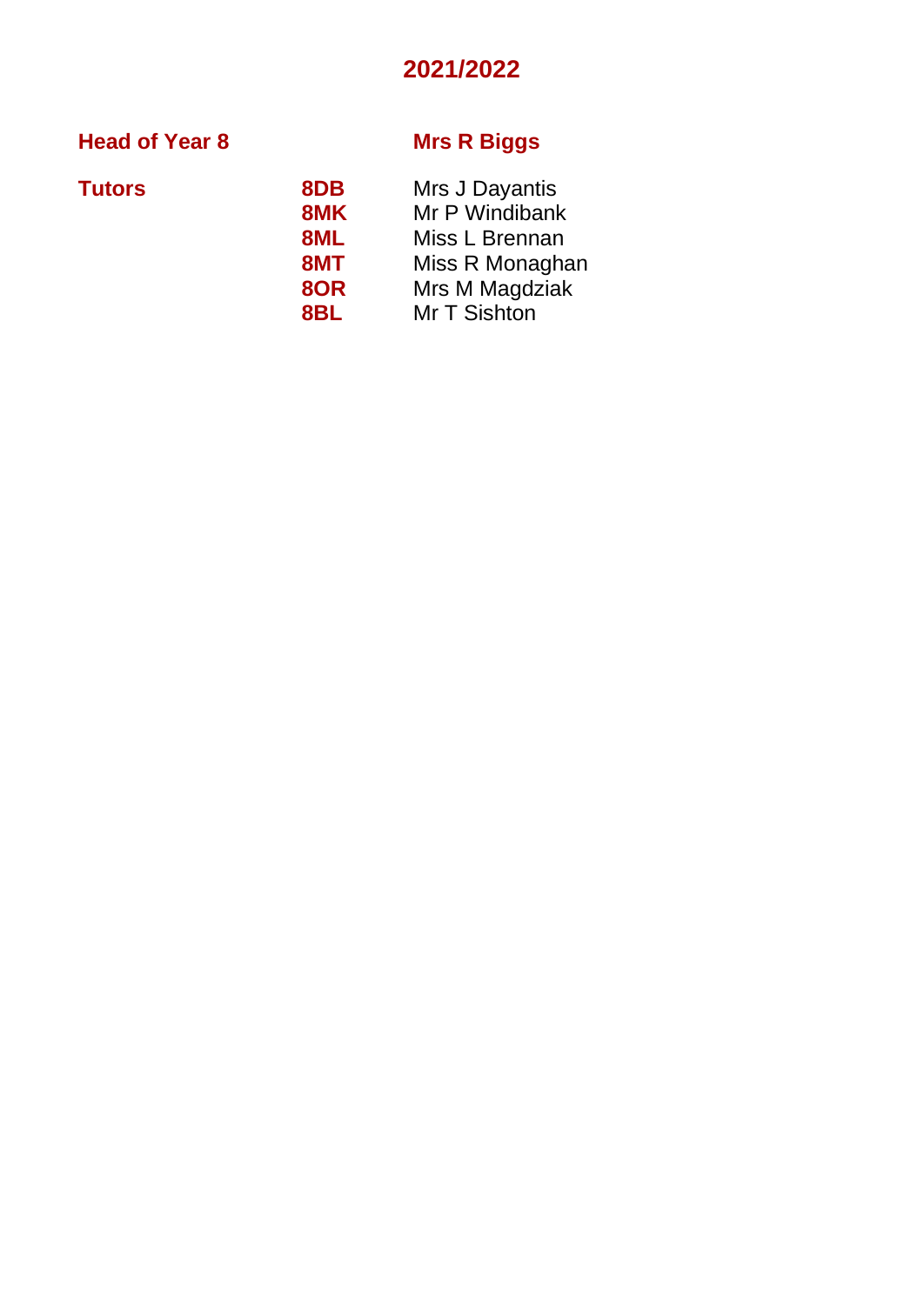# **RELIGIOUS EDUCATION**

# Year 8 Programme of Study Subject Leader, Mrs L Amieiro

**AUTUMN:** *Term 1* **The People of God – Jewish Patriarchs and the history of Judaism**

- **Core Skills:** Understanding what the Hebrew Bible tells us about Jewish life. To have knowledge of the Covenants in its Old Testament context.
- **AUTUMN:** *Term 2* **Believing in God**
- **Core Skills:** Why some people have belief in God and others do not. To examine the factors affecting belief including religious upbringing and the problem of evil and suffering.

# **SPRING:** *Term 3* **Community Cohesion**

- **Core Skills**: Understanding and exploring issues affecting communities global, national, and local. Incorporating the work of charities including BHF sponsored charities both global and local.
- **SPRING:** *Term 4* **Discipleship**
- **Core Skills:** To investigate how Jesus chose 12 apostles and examine the impact of Jesus' call to discipleship in the early Church and the Church today – examining the lives of important Christians and how this role continues in the modern world.

# **SUMMER:** *Term 5* **Religion, Peace and Conflict**

**Core Skills:** To develop a knowledge and understanding of real-world issues and how to examine them with reference to different world views and applying religious principles, e.g. Just War theory to conflict situations. Explain how Catholic organisations work towards conflict resolution and peace making.

# **SUMMER:** *Term 6* **Hinduism – What do Hindus believe?**

**Core Skills:** To develop the knowledge and understanding of the Hindu community. To develop an appreciation of the Hindu way of life and to find out how Hindu beliefs and practices give meaning to the lives of Hindus.

# **Equipment:**

Bible and exercise books are provided in lessons. Students often like to use their New Testament given out to them in Year 7.

## **Homework:**

PowerPoint presentations, research topics, reading, project and display work, writing frames and extended pieces of writing to develop evaluation skills.

# **Assessment Schedule:**

Regular assessments designed to reflect the GCSE structure, both formative and summative. Comments to help students improve will be written at the end of selected pieces of work in line with school marking policy.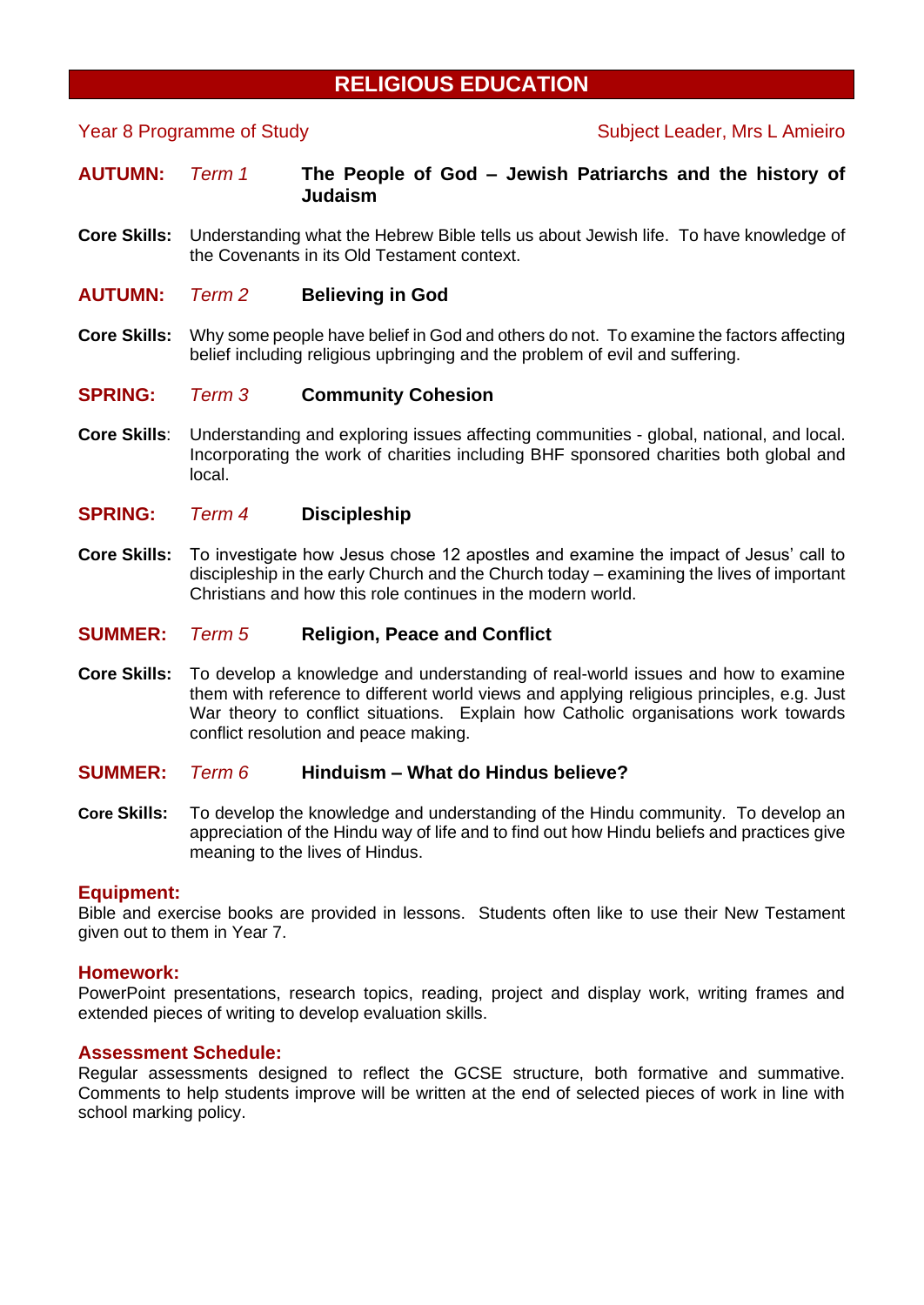# **Recommended Reading / Useful Websites:**

- [www.catholiceducation.org](http://www.catholiceducation.org/) Catholic Resource classroom resource material
- [www.catholiccatechist.org](http://www.catholiccatechist.org/) for Catholic catechesis
- 
- 
- [www.tasc.ac.uk](http://www.tasc.ac.uk/) Catholic Church of England and Wales
- [www.rsweb.org.uk](http://www.rsweb.org.uk/) Religious Studies on the web

Any queries, please contact Mrs Amieiro, Head of RE Department

# **Extra Resources for Gifted and Talented:**

- Extended vocabulary provided in glossary
- [www.reonline.co.uk](http://www.reonline.co.uk/)

# **Extra Resources for Basic Skills students:**

- Keywords provided on request or "Children's Bible"
- re-xs.co.uk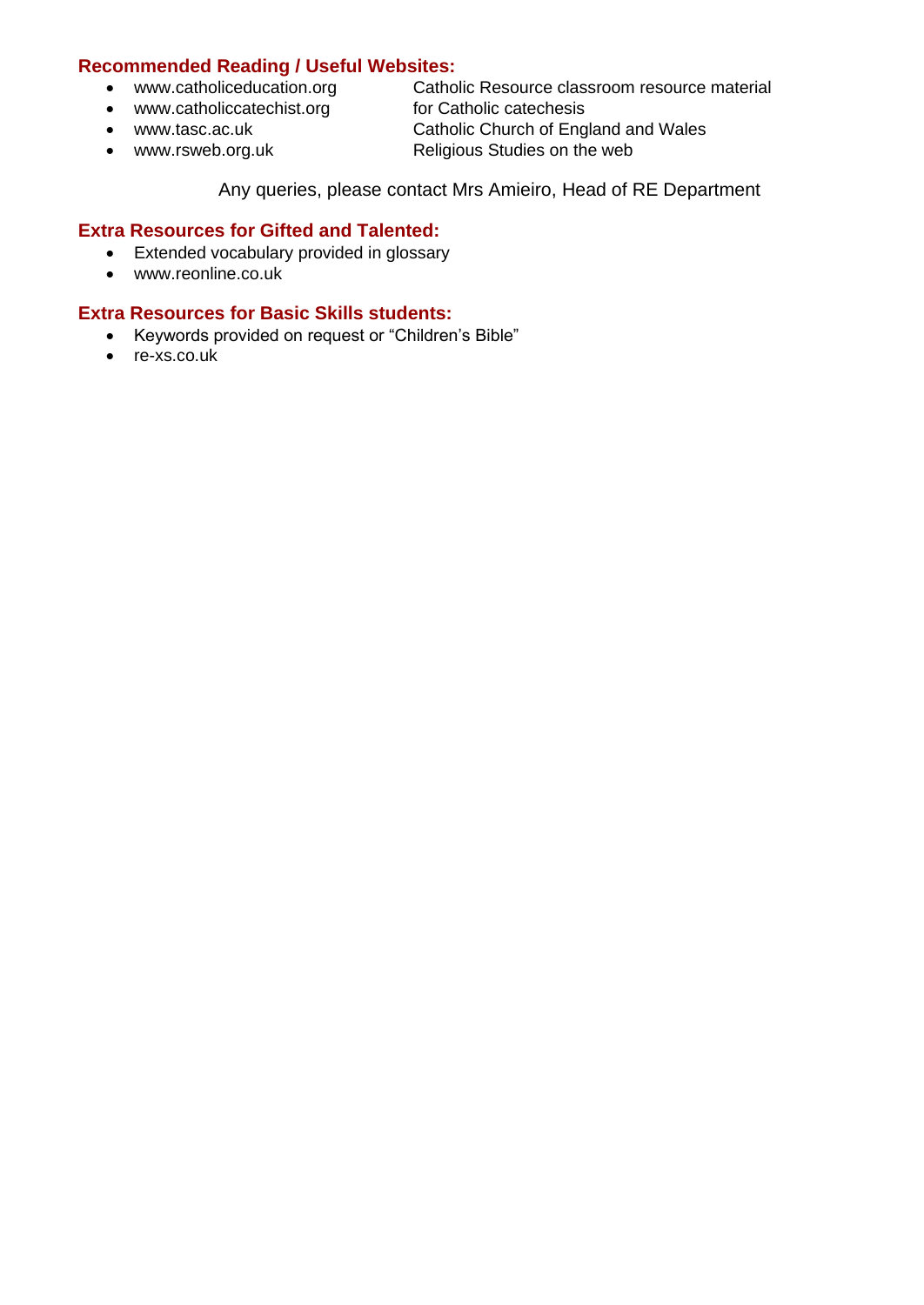# **ENGLISH**

# Year 8 Programme of Study Network Subject Leader, Mrs P Shaw

| <b>AUTUMN:</b> | Term 1 | <b>Stone Cold</b> |
|----------------|--------|-------------------|
|                |        |                   |

**Reading:** Character Plot Atmosphere Analytical writing Narrative techniques and structure Context and contemporary issues

**Core Skills:** Analysis of language

# **AUTUMN**: *Term 2* **Hunger Games**

# **This is a writing to persuade assessment where you persuade someone to replace you 'volunteer' to be in the games.**

# **Writing and Reading combined:**

**Reading:** Some analysis and establishment of genre (dystopia) **Writing:** Writing to persuade – persuasion DARK FOREST and argument methods, core writing skill and practice- punctuation, spelling, vocabulary etc

# **SPRING:** *Term 3* **Romeo and Juliet: this is a reading assessment based on theme**

**Shakespeare:** Romeo and Juliet will provide a basic contextual understanding as well as a forerunner to Macbeth that will form an important base for KS4.

# **Reading and Writing combined:**

How to become a critic, analysing different stimuli, evaluative skills, register, creative writing, essay writing, understanding thematic aspects of writing

**Core Skills:** Analysis and comparative skills.

# **SPRING:** *Term 4* **Gangsta Rap**

# **This is a writing assessment but will include some reading skills as students 'read' and find other writing techniques to utilise in their own writing.**

- **Reading:** Interrogating a number of different forms within the genre The recognition and effect of literary devices
- **Writing:** How to structure description/narrative writing How to answer a GCSE question linked to ideas on this text.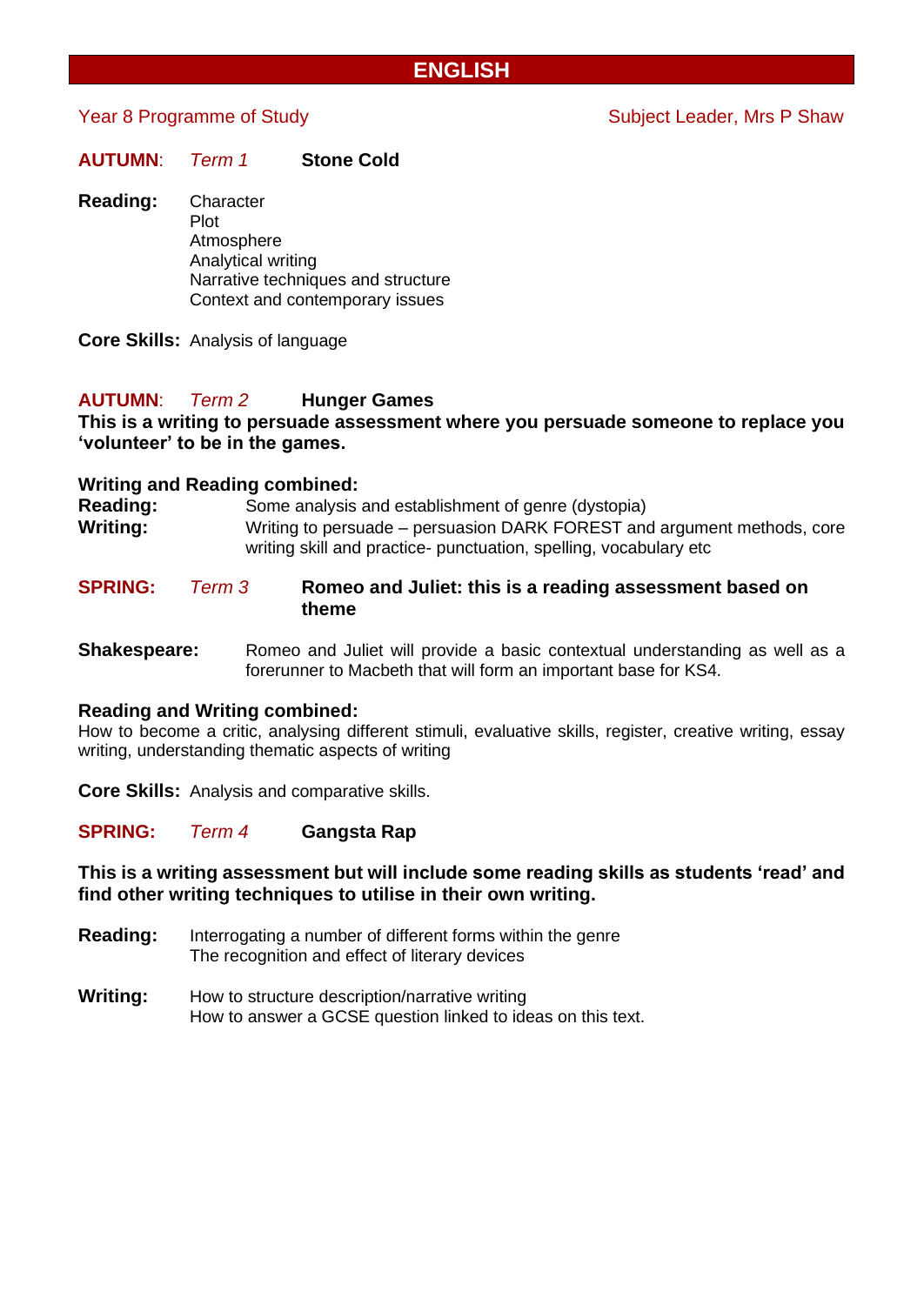# **Summer:** *Term 5* **Frankenstein play**

# **This is a reading assessment with an emphasis on structure. It charts the changes in the monster throughout the play.**

**Reading:** Exposure to a number of different contextual issues, genre, the Gothic, debates, structural and linguistic conventions of 19C. This also foregrounds novels studied at GCSE.

**Speaking and Listening:** The performance of aspects of this play

**SUMMER***: Term 6* **Martyn Pig + Exam Assessment: end of year exam**

**Reading:** Comprehension, narrative techniques, genre type Investigative analysis, how to structure a story, analytical skills, comparative skills, Views/Perspectives

**Core Skills:** Reading for meaning, narrative techniques and views/perspectives (writing)

# **Equipment:**

Pen, pencil, ruler, exercise book, colouring pencils/pens, glue stick, scissors and imagination!

# **Homework:**

One piece of written homework per week via EL menu

# **Assessment Schedule:**

- Summative assessment of core skills after each unit
- Formative assessment throughout units

# **Recommended Reading:**

Regular sustained practice of reading skills essential

# **Extra Resources for Gifted and Talented:**

- www.poetry.about.com
- www.homeworktips.about.com

# **Extra Resources for Basic Skills students:**

- www.homeworktips.about.com
- www.Shakespeare.about.com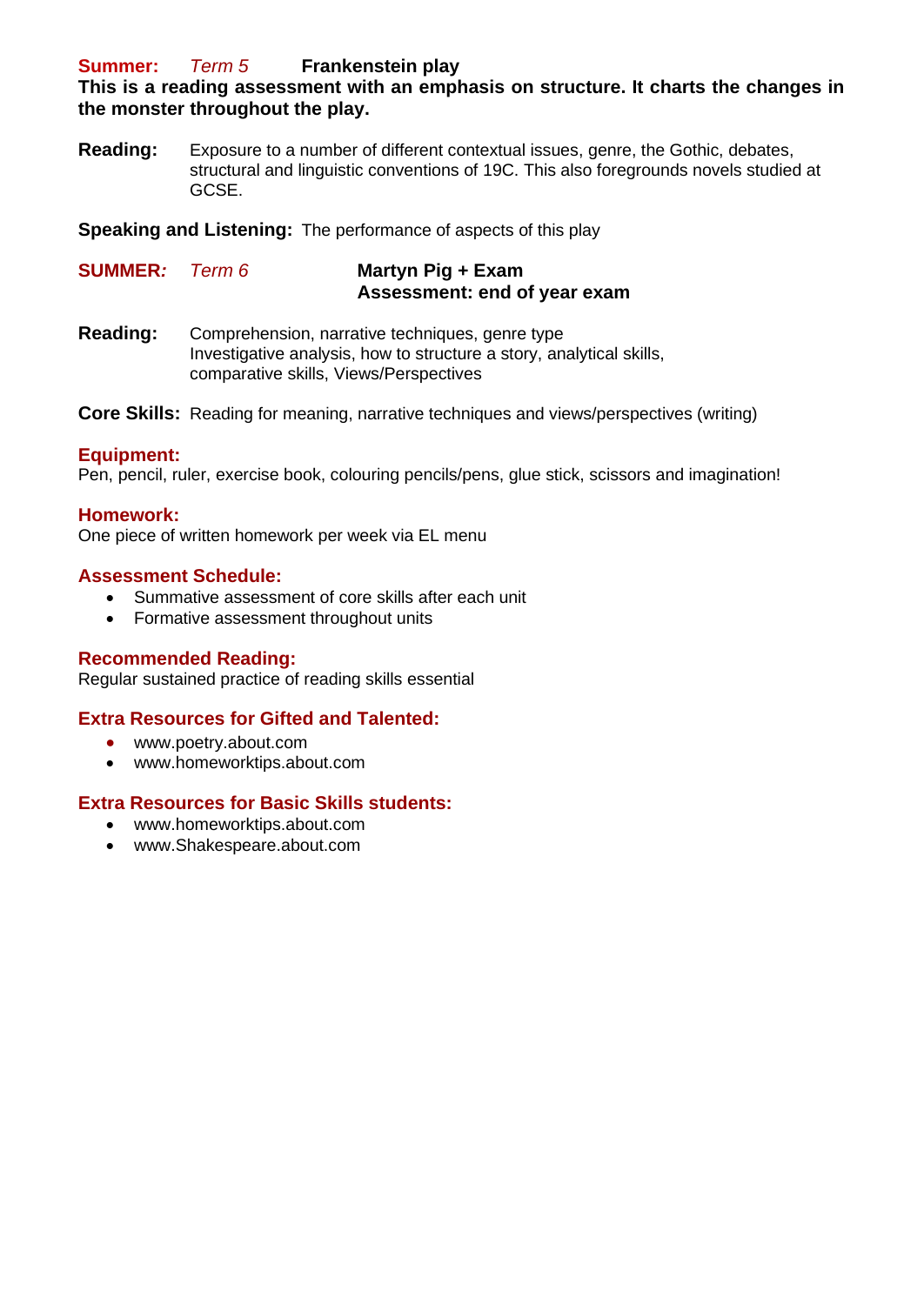# **MATHEMATICS**

Year 8 Programme of Study Subject Leader, Ms J Dobson

| <b>Number 1</b>                 | Integers and decimals                                                |  |
|---------------------------------|----------------------------------------------------------------------|--|
| Whole numbers and               | Multiplying and dividing integers                                    |  |
| decimals                        | Multiples and factors                                                |  |
|                                 | Prime numbers                                                        |  |
|                                 | <b>LCM and HCF</b>                                                   |  |
|                                 | Square, cubes, square roots and cube roots                           |  |
| <b>Geometry 1</b>               | Metric measure                                                       |  |
| <b>Measures, Perimeter and</b>  | Imperial measure                                                     |  |
| Area                            | Perimeter and area of a rectangle, a triangle, a parallelogram and a |  |
|                                 | trapezium                                                            |  |
| Algebra 1                       | Simplifying and substituting                                         |  |
| <b>Expressions and Formulae</b> | <b>Indices</b>                                                       |  |
|                                 | Like terms                                                           |  |
|                                 |                                                                      |  |
|                                 | <b>Expanding brackets</b>                                            |  |
|                                 | Writing a formula                                                    |  |
| <b>Number 2</b>                 | Ordering decimals                                                    |  |
| <b>Fractions, Decimals and</b>  | <b>Fractions and decimals</b>                                        |  |
| <b>Percentages</b>              | Adding and subtracting fractions                                     |  |
|                                 | Fraction of a quantity                                               |  |
|                                 | Percentages of amounts                                               |  |
|                                 | Fractions, decimals and percentages                                  |  |
| <b>Geometry 2</b>               | Angles                                                               |  |
| <b>Angles and Shapes</b>        | Properties of a triangle                                             |  |
|                                 | Angles in parallel lines                                             |  |
|                                 | Properties of a quadrilateral                                        |  |
|                                 | Properties of a polygon                                              |  |
|                                 | Congruent shapes                                                     |  |
| Algebra 2                       | Drawing straight-line graphs                                         |  |
| <b>Graphs</b>                   | Equations of a straight line                                         |  |
|                                 | Real life graphs                                                     |  |
|                                 | Time series graphs                                                   |  |
| <b>Number 3</b>                 | Rounding                                                             |  |
| <b>Mental Calculations</b>      | Mental addition and subtraction                                      |  |
|                                 | Multiply and divide by powers of 10                                  |  |
|                                 | Mental multiplication and division                                   |  |
|                                 | Problem solving                                                      |  |
| <b>Statistics 1</b>             | Collecting data                                                      |  |
| Data                            | Pie charts, bar charts and frequency diagrams                        |  |
|                                 | Averages                                                             |  |
|                                 | Averages from frequency tables                                       |  |
|                                 | Scatter graphs and correlation                                       |  |
|                                 | Stem-and-leaf diagrams                                               |  |
| <b>Geometry 3</b>               | Reflection, rotation and translation                                 |  |
| <b>Transformations and</b>      |                                                                      |  |
|                                 | Combining transformations                                            |  |
| <b>Symmetry</b>                 | Symmetry                                                             |  |
|                                 | Enlargements                                                         |  |
| Algebra 3                       | Solving equations                                                    |  |
| <b>Equations</b>                | Real life equations                                                  |  |
| <b>Number 4</b>                 | Written addition, subtraction, multiplication and division.          |  |
| <b>Written and Calculator</b>   | Order of operations                                                  |  |
| <b>Methods</b>                  | Problem solving                                                      |  |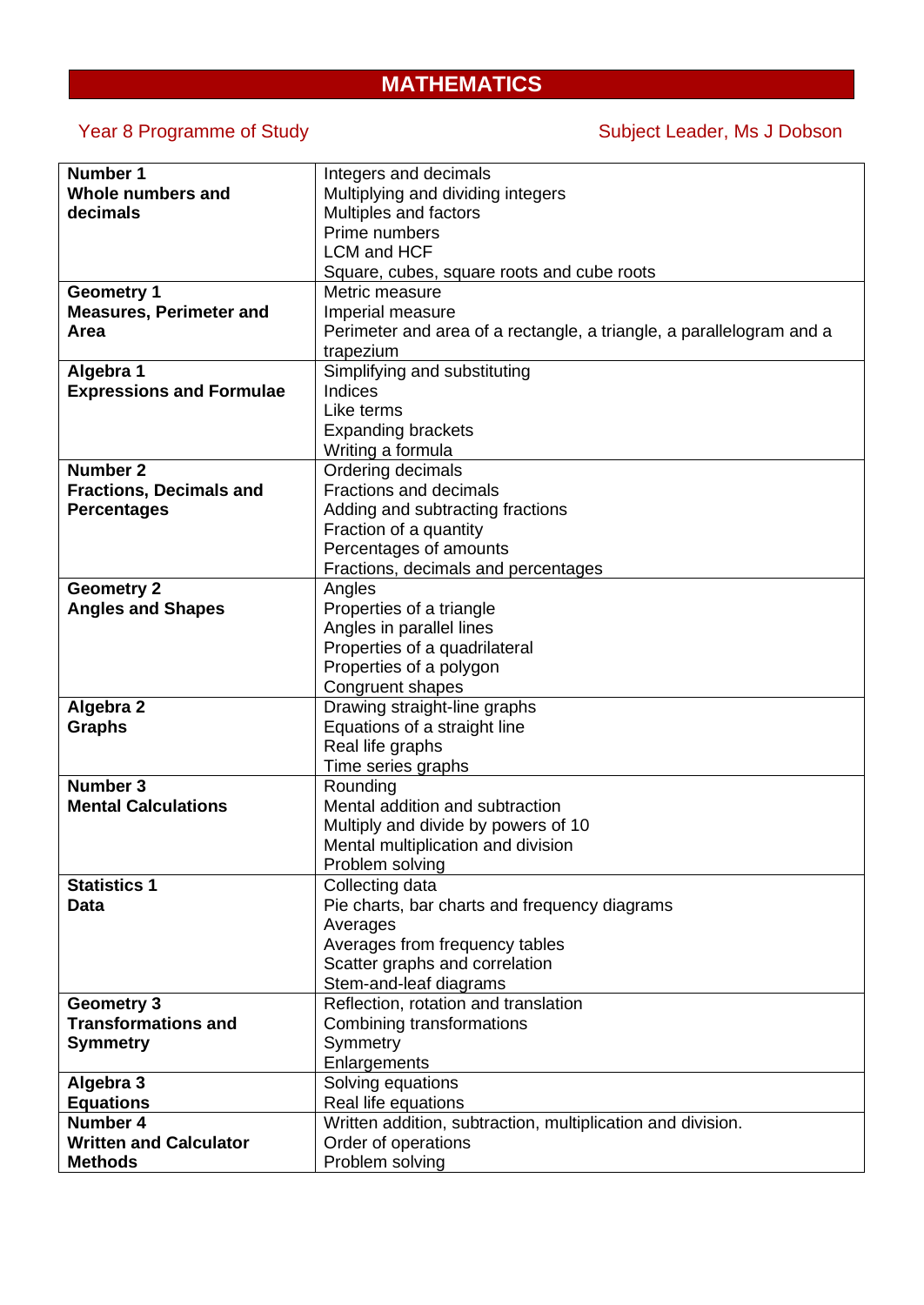| <b>Geometry 4</b>           | Constructing triangles                   |
|-----------------------------|------------------------------------------|
| <b>Constructions</b>        | <b>Bisectors</b>                         |
|                             | Constructing perpendiculars              |
|                             | Loci                                     |
|                             | Scale drawings                           |
|                             | <b>Bearings</b>                          |
| Algebra 4                   | Term-to-term rules                       |
| <b>Sequences</b>            | Position-to-term rules                   |
|                             | Sequences in context                     |
|                             | Geometric sequences                      |
| <b>Geometry 5</b>           | Types of 3D shapes                       |
| <b>3D Shapes</b>            | Plans and elevations                     |
|                             | Surface area of a cuboid                 |
|                             | Volume of a cuboid                       |
|                             | <b>Prisms</b>                            |
| Ratio 1                     | Ratio                                    |
| <b>Ratio and Proportion</b> | Division in a given ratio                |
|                             | Direct proportion                        |
|                             | Ratio and proportion                     |
|                             | Percentage increase and decrease         |
|                             | Comparing proportions                    |
| <b>Statistics 2</b>         | Listing outcomes                         |
| <b>Probability</b>          | Probability                              |
|                             | <b>Experimental probability</b>          |
|                             | Theoretical and experimental probability |
|                             | Sets                                     |

# **Equipment:**

Pen, pencil, ruler, eraser, pencil sharpener, protractor, pair of compasses, calculator

# **Homework:**

Two homeworks per week

# **Assessment Schedule:**

Individual sets have tests at end of each topic.

# **Recommended Reading / Useful Websites:**

- www.mymaths.co.uk
- www.bbc.co.uk/schools

# **Extra Resources for Gifted and Talented:**

• MyMaths for KS3 Book 2C www.nrich.maths.org/forstudents

# **Extra Resources for Basic Skills Students:**

• MyMaths for KS3 Book 2A http://www.10ticks.co.uk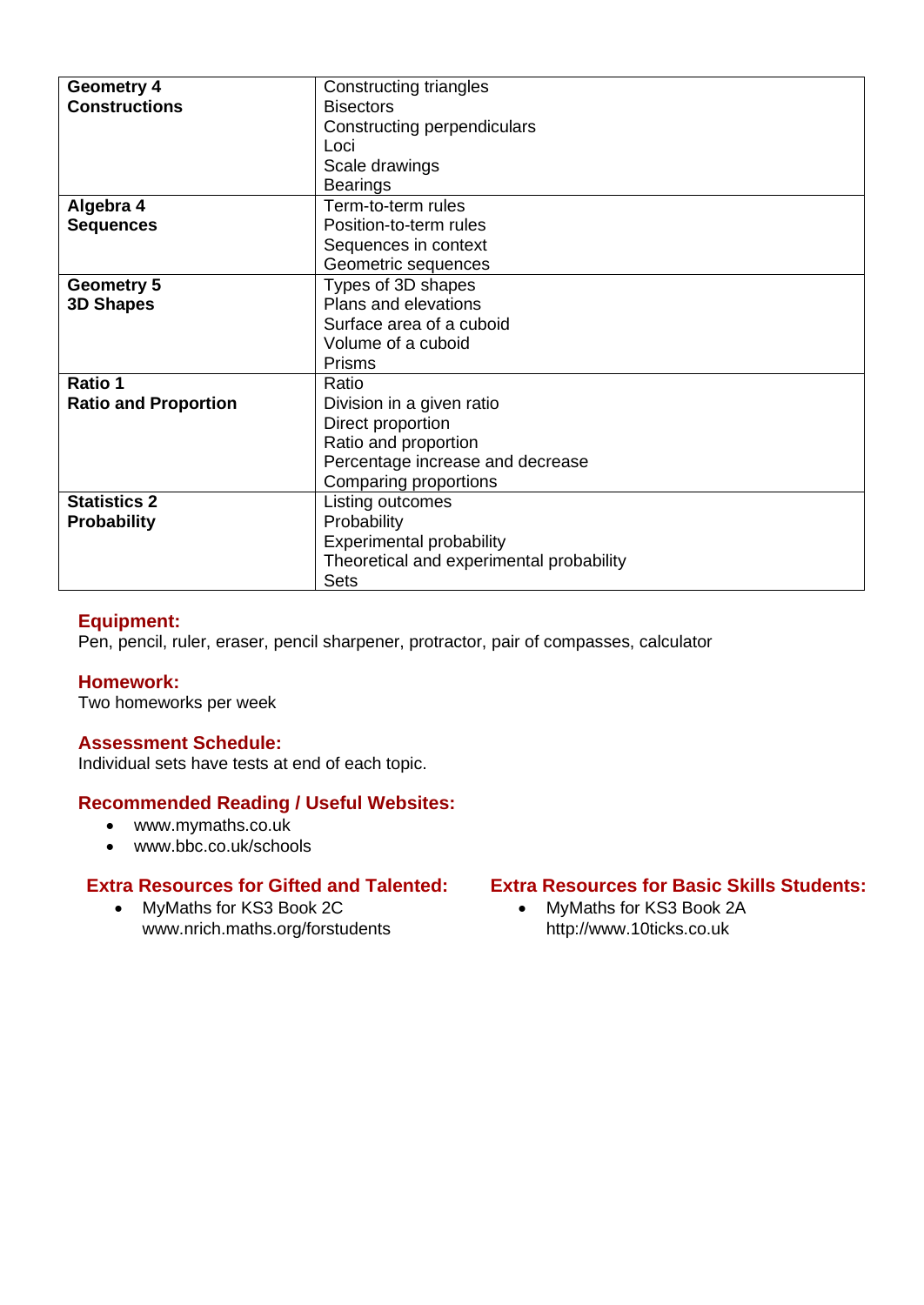# **SCIENCE**

| <b>Year 8 Programme of Study</b> |                   |                                                                                                                                           | Subject Leader, Mr J Hoyland |
|----------------------------------|-------------------|-------------------------------------------------------------------------------------------------------------------------------------------|------------------------------|
| <b>AUTUMN:</b>                   | Term 1            | <b>Physics</b><br>Energy<br><b>Heat transfers</b><br>$\bullet$<br>Generating electricity<br>$\bullet$                                     |                              |
|                                  | Term <sub>2</sub> | <b>Biology</b><br>Scientific skills<br>$\bullet$<br>Healthy lifestyle<br>٠<br>Drugs and alcohol<br>$\bullet$<br>Body systems<br>$\bullet$ |                              |
| <b>SPRING:</b>                   | Term 3            | <b>Chemistry</b><br>Periodic table<br>$\bullet$<br>Reactivity<br>٠<br>Compounds and reactions<br>$\bullet$                                |                              |
|                                  | Term 4            | <b>Physics</b><br>Electricity<br>Magnetism                                                                                                |                              |
| <b>SUMMER:</b>                   | Term 5            | <b>Biology</b><br>Adaptation<br>Inheritance<br>$\bullet$<br>Extinction<br>$\bullet$                                                       |                              |
|                                  | Term 6            | <b>Environmental Chemistry</b><br>Greenhouse effect<br>$\bullet$<br>Pollution<br>$\bullet$<br>Polymers                                    |                              |
| <b>Equipment:</b>                |                   | Pen, pencil, ruler, protractor, calculator, eraser, pencil sharpener, glue                                                                |                              |
| <b>Homework:</b>                 |                   | Exam style questions and online quizzes based on content recently covered.                                                                |                              |
| <b>Assessment Schedule:</b>      |                   | Termly examination on content covered.                                                                                                    |                              |

# **Recommended Reading / Useful Websites:**

- BBC Bitesize
- KS3 Science revision guide

# **Extra Resources for Gifted and Talented:**

- Differentiated worksheets
- Extended practical tasks
- Open ended research opportunities

# **Extra Resources for Basic Skills Students:**

- Differentiated worksheets
- Support with practicals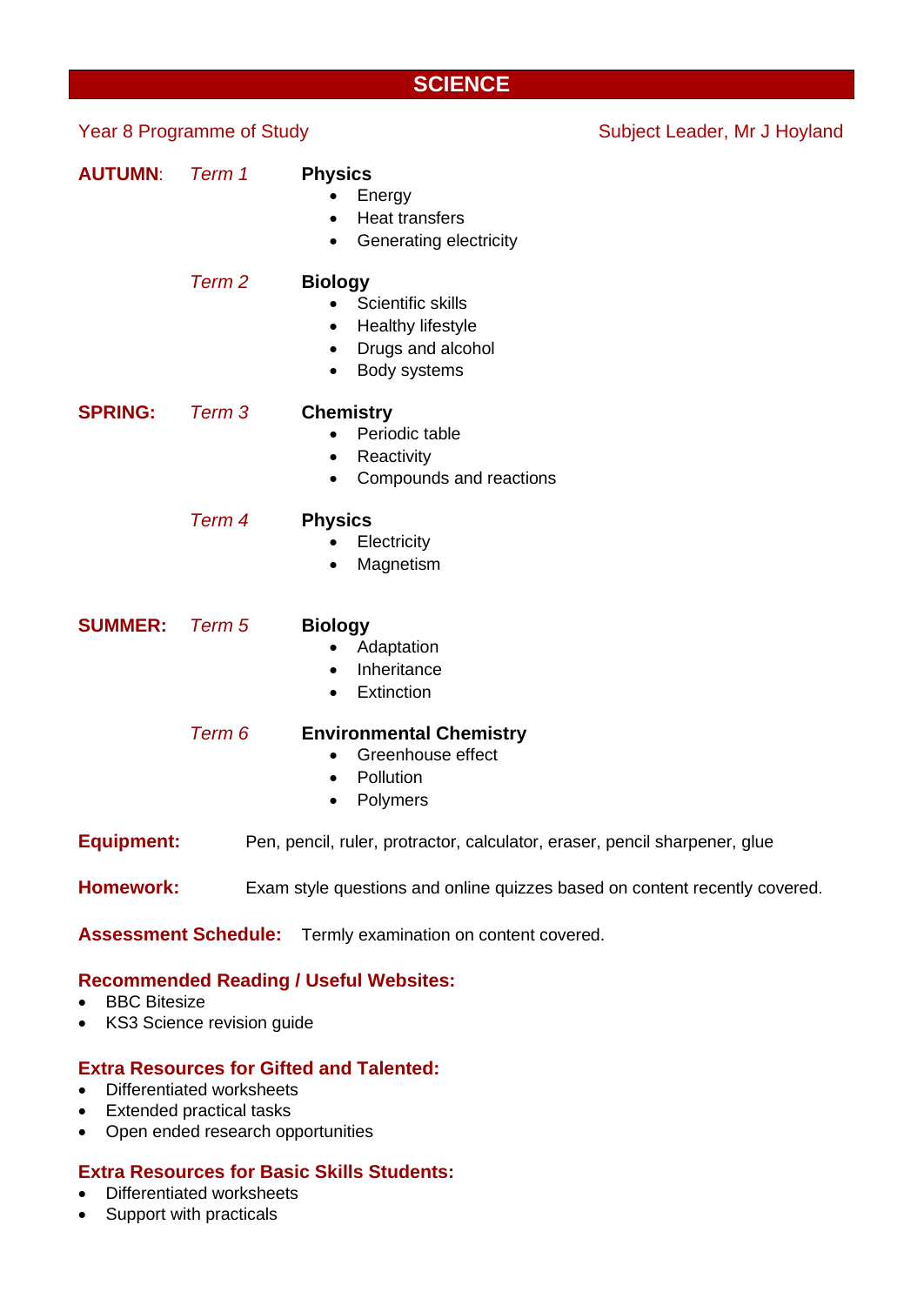# **AUTUMN** *Term 1 Term 2*

# **Sketchbook Cover Design: Abstraction Graphic Composition**

# **Core Skills Core Skills**

Experimenting with different lettering styles Experimenting with mixed media Creating a varied range of compositions Simplifying forms and shapes Creating artist studies Developing designs through research and

# **SPRING** *Term 3 Term 4*

# **Sea Creatures Faces**

**Core Skills Core Skills** Using a range of mark-making techniques Recording from observation Creating a range of tones in different media Exploring 3D media Analysing artists' work and a structure of the Applying stylistic elements Developing skills in a range of wet and dry media Creating artist studies

# **SUMMER** *Term 5 Term 6*

**Core Skills Core Skills** create depth Analysing artists' work Experimenting with mixed media Exploring primary sources Using colour to express season / temperature

# **Equipment:**

2B pencil, sharpener, eraser, sketchbook, colouring pencils, writing pen, paint & brush set (optional)

# **Homework:**

Artist research, observational drawing, completing classwork.

# **Assessment Schedule:**

- Summative assessment at the end of each project
- Regular verbal and written feedback
- Peer and self-assessment throughout each project
- End of project self-evaluation

# **Recommended Reading / Useful Websites:**

- [www.jasper-johns.org](http://www.jasper-johns.org/)
- [www.pablopicasso.org](http://www.pablopicasso.org/)
- [www.tate.org.uk/kids](http://www.tate.org.uk/kids)

Google search engine for research into famous artists and topic specific images

# Year 8 Programme of Study Network Subject Leader, Miss J Greaves

Applying colour schemes, tones and textures Exploring shape, pattern, colour and composition evaluation

# **Environments Independent Challenge Project**

Using linear and aerial perspective to Developing ideas from thematic starting points Exploring creative compositions Developing skills in a range of wet and dry media

# **ART**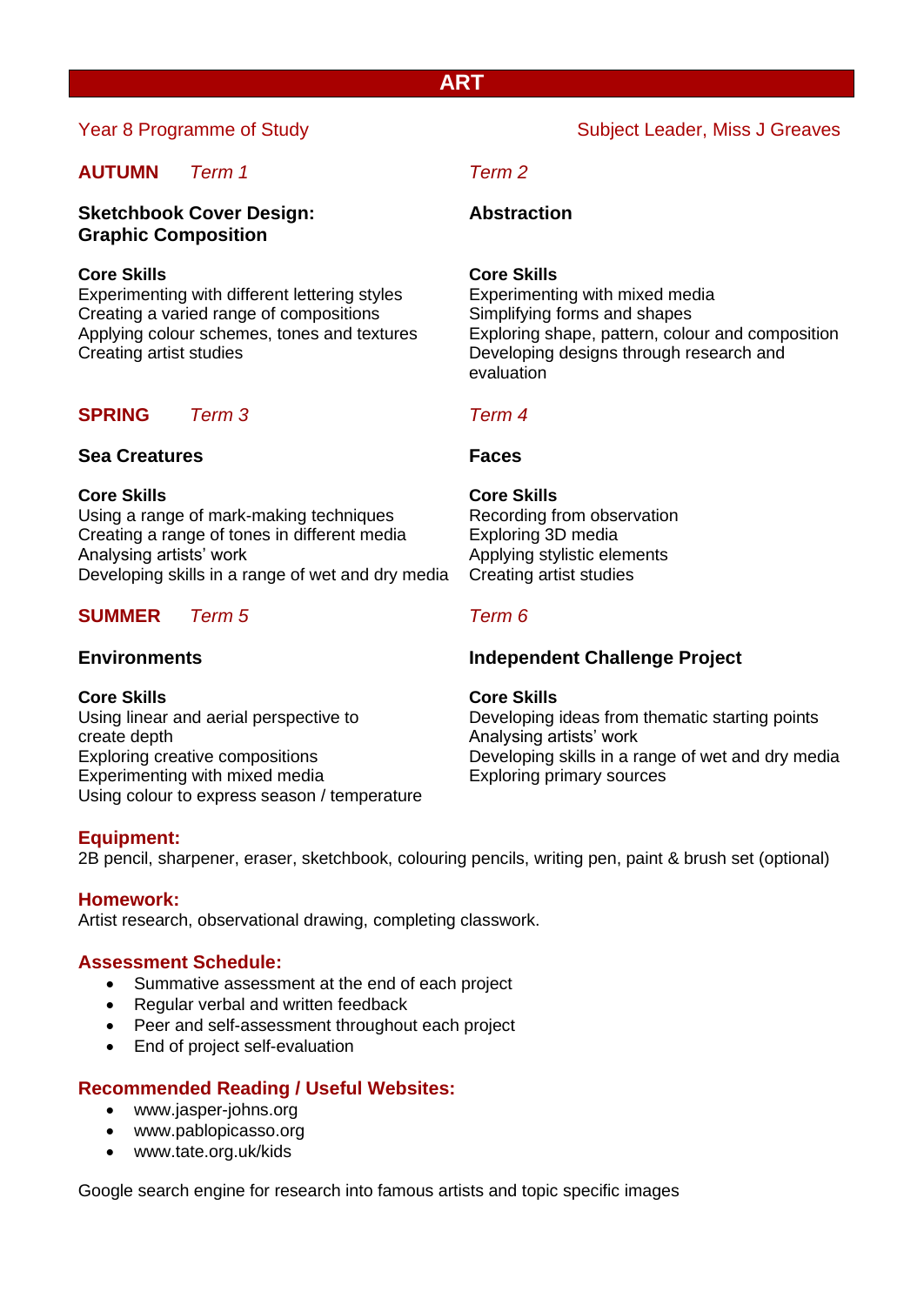# **Extra Resources for Gifted and Talented:**

- Art Club
- Opportunities to work on a larger scale and with a wider range of media
- Extension activities within each project / opportunity to develop work in own direction
- Examples of high-level outcomes to provide challenge

# **Extra Resources for Basic Skills Students:**

- Basic skills worksheets
- Paired/group work opportunities
- Scaffolded activities and close teacher guidance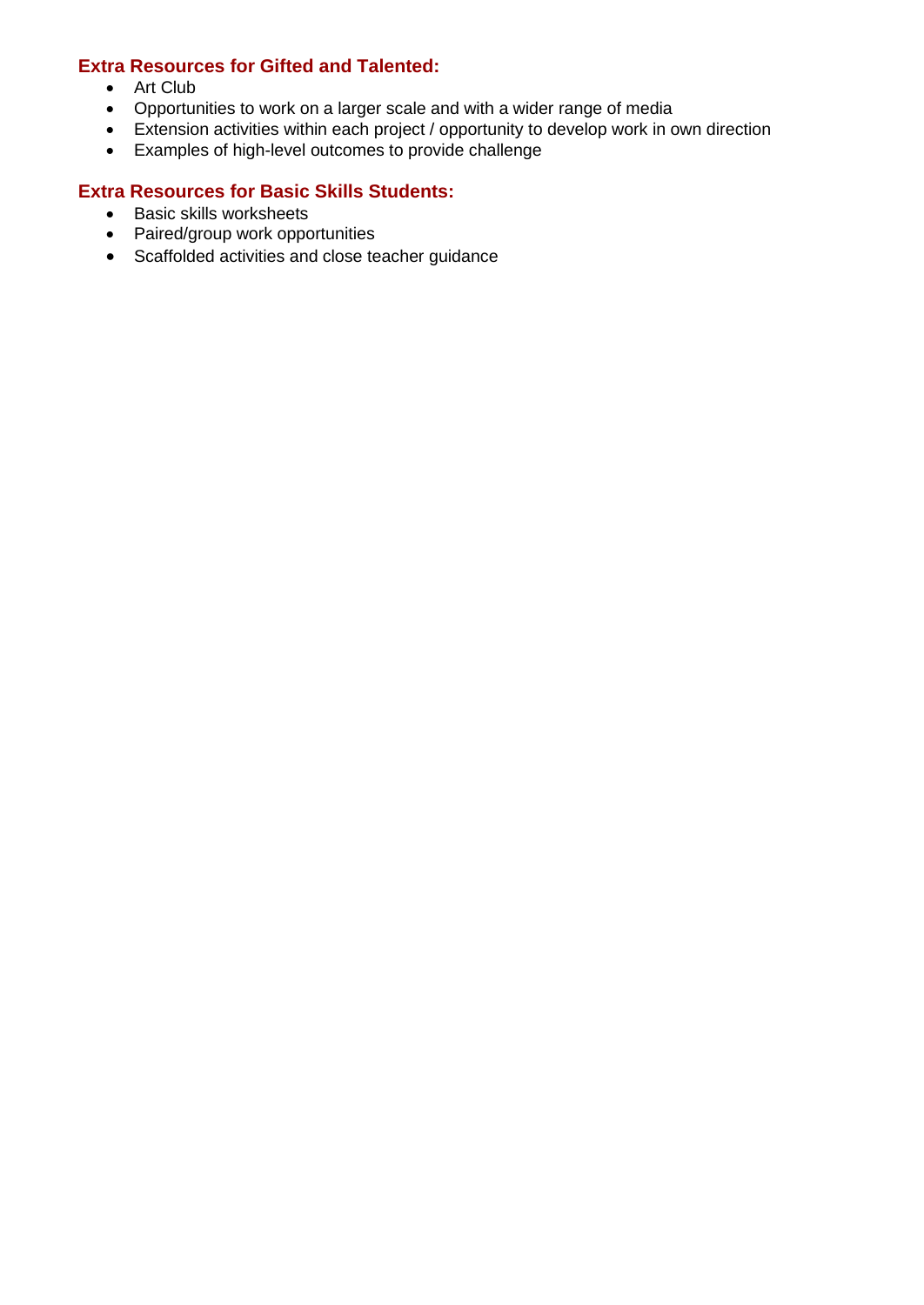# **COMPUTER SCIENCE**

Year 8 Programme of Study Subject Leader, Mr A Fleming

# **Objectives:**

The Year 8 curriculum focuses on building on the key principles introduced in year 7 and gives the opportunity to apply these to solve problems of increasing difficulty.

# **Content comprises an introduction to the following topics:**

| <b>AUTUMN:</b>              | Term 1:    | <b>Cyber Security</b>                                                                                                                                         |
|-----------------------------|------------|---------------------------------------------------------------------------------------------------------------------------------------------------------------|
|                             | Term 2:    | Python next steps                                                                                                                                             |
| <b>SPRING:</b>              | Term $1$ : | Data representation the next steps                                                                                                                            |
|                             | Term 2:    | Impact of technology                                                                                                                                          |
| <b>SUMMER:</b>              | Term 1:    | Flogarithm                                                                                                                                                    |
|                             | Term $2$ : | E Safety                                                                                                                                                      |
| <b>Equipment:</b>           |            | Standard school equipment                                                                                                                                     |
| <b>Homework:</b>            |            | This will be set in line with the school homework timetable and will<br>comprise activities completed electronically as well as theory and<br>research tasks. |
| <b>Assessment Schedule:</b> |            | Students will be assessed once every half term usually online. Key<br>words will also be highlighted for each unit and tested once a half<br>term.            |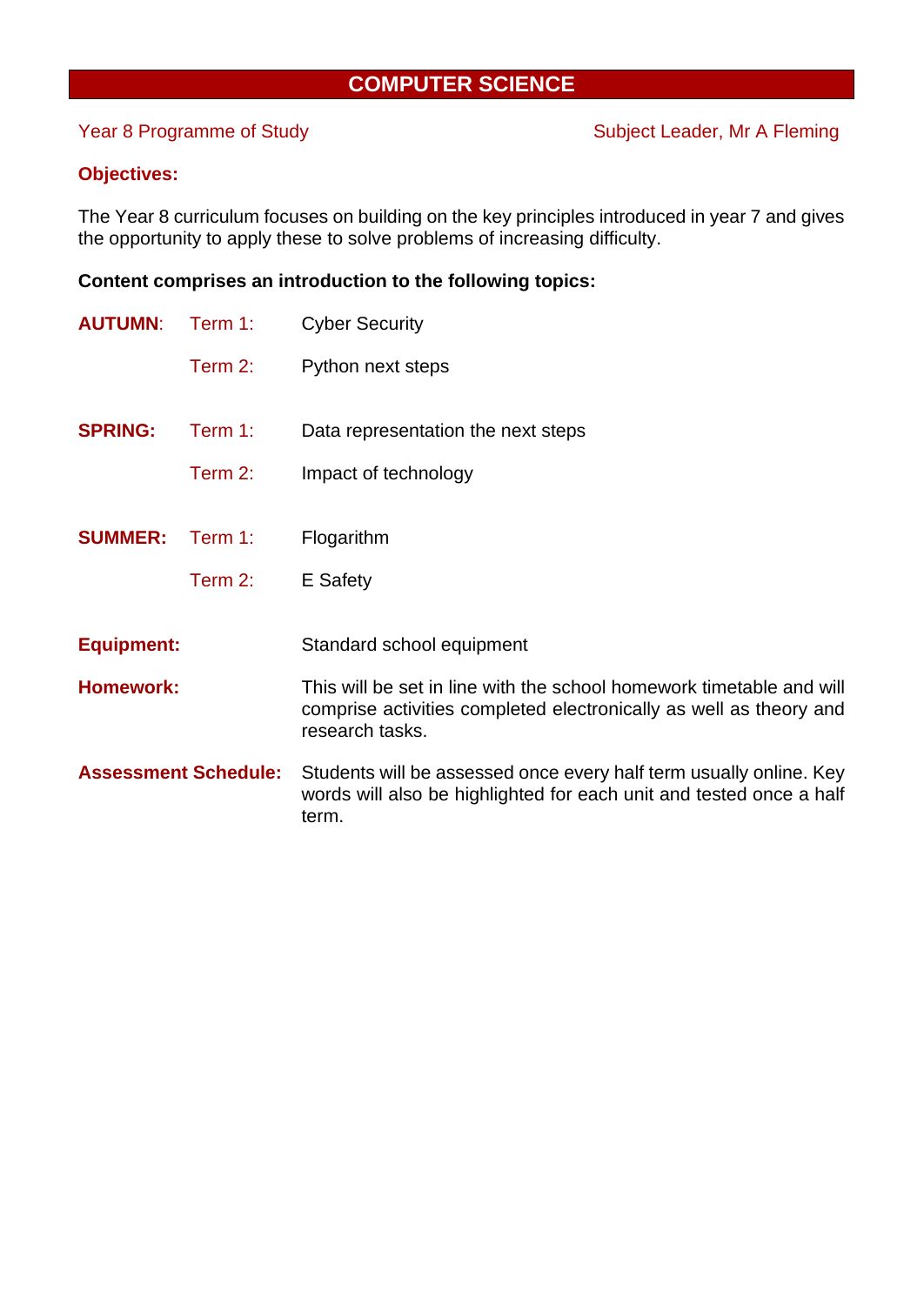# **DESIGN AND TECHNOLOGY**

# Year 8 Programme of Study Nearly Acting Subject Leader, Miss J Greaves

The Year 8 curriculum builds on the teaching and learning delivered in Year 7, by expanding elements of designing, making and electronics. Students will also be encouraged to develop their evaluative skills when judging the quality of existing products and their own products. Building teamwork is an integral part of this year's course as students are encouraged to share ideas, resources and inspect each other's work, particularly during manufacture. All products will be designed for a client.

# **Food and Nutrition:**

Students will continue to apply their knowledge of the key principles of safety and hygiene, previously introduced in Year 7. They will develop their knowledge of basic recipes and cooking techniques. During the course, students will use ICT to guide research, which will inform their understanding of macronutrients and their purpose and importance within a balanced diet. Allergy awareness will also feature highly during the practical and theoretical lessons. During the practical lessons, students will have the opportunity to make the following, along with other recipes.

- Vegetable tacos
- Spaghetti Bolognese
- Sausage rolls
- Seasonal fruit crumble

# **Product Design - Clock project:**

In this unit, students will design and make a desktop clock from laminated softwood. Students will learn about biomimicry and use nature to inspire the design of their clock. They will develop their skills in the workshop and be encouraged to be as independent and creative as possible. The clock will be designed using CAD and CAM technology but will also incorporate elements using hand tools. Students will research and analyse targets markets and existing products to inform their design journey.

# **Product Design - Headphone Tidy:**

Students will design and make a headphone cable tidy wrap for a younger market. They will follow a more in-depth design process and understand how to design to meet the needs of a target/client. Students will learn about the history of Design and use their research of different designers/design movement to inform their ideas. Students will be required to demonstrate creative and problem-solving skills to come up with a range of ideas for their headphone wrap based upon design values.

# **Extra Resources – Extended Learning Booklet:**

The nature of tasks could be researching, generating design ideas, labelling and drawing of products at home. Students add to their learning in school through an extended learning booklet which includes:

- Target market research
- Electronic device research
- Identifying materials
- Analysing a product
- Understanding the design process
- Understanding the making process
- Understanding specific design styles

Students will also be able to view exemplar materials

# **Extra Resources for Basic Skills students and Gifted and Talented students:**

- Step by step quides to specific tasks
- **Templates**
- Display guides
- Freedom to be independent in the complexity of the work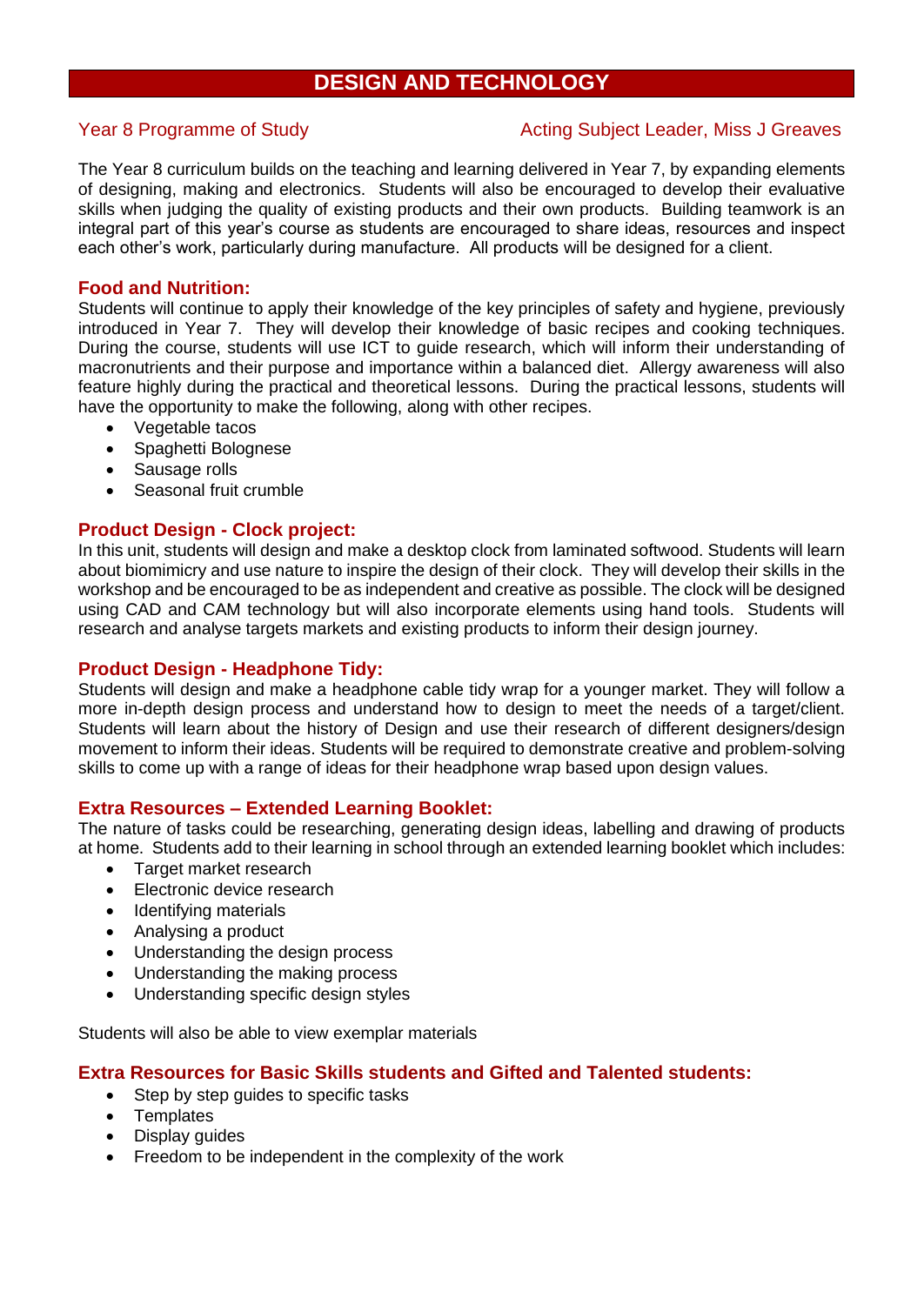# **Equipment:**

The following equipment is **essential** in helping pupils to achieve their potential and enhance the presentation of their work:

HB lead pencil **Pencil sharpener** Black or blue pen 30cm ruler Colouring pencils Glue stick

Eraser Small craft scissors

# **Why are extended tasks important?**

Learning is done at the pace of each individual student. Extension tasks allow for students working at an accelerated rate to further develop their skills and abilities in designing and making whether through a set task or a self-choice project.

# **Assessment Schedule:**

The duration of each project will be between 8 to 12 weeks (one double lesson per week). At the end of each rotation, students will be assessed on their current progress towards their KS4 target grade: 'Developing, Securing or Extending'

# **Recommended Reading / Useful Websites:**

Design and Technology is everywhere, so students are initially encouraged to analyse why products are designed the way they are. Therefore, we encourage students to keep an 'image book' where they can 'paste' in anything that they like the look of, shape, colour, feel of etc. This can be a really useful tool when designing products when the inspiration is a little thin!

Visit this website for ideas to support the learning and teaching of Design and Technology: www.technologystudent.com

The Internet has an abundance of information but narrowing down the search to find useful data can be a challenge. Use the following instructions and websites to support learning, and if you find any others, please e-mail the D and T teachers via the school.

**Food Technology**: [www.bbc.co.uk/bitesize](http://www.bbc.co.uk/bitesize) [www.foodafactoflife.org.uk/](http://www.foodafactoflife.org.uk/) [www.technologystudent.com](http://www.technologystudent.com/) [www.jamieoliver.com/recipes/category/occasion/jamies-food-revolution-r](http://www.jamieoliver.com/recipes/category/occasion/jamies-food-revolution-)ecipes

- **Design Process:** [www.3d-i.org](http://www.3d-i.org/) [www.designandtech.com](http://www.designandtech.com/) [www.bsonline.techindex.co.uk/](http://www.bsonline.techindex.co.uk/) [www.designinsite.dk/htmsider/home.htm](http://www.designinsite.dk/htmsider/home.htm) [www.skyscrapers.com/english/index.html](http://www.skyscrapers.com/english/index.html) [www.environment-agency.gov.uk](http://www.environment-agency.gov.uk/) [www.dtonline.org/apps/menu/app?1&0](http://www.dtonline.org/apps/menu/app?1&0)
- **Product Design:** [www.howstuffworks.com](http://www.howstuffworks.com/) [www.3d-i.org](http://www.3d-i.org/) [www.designandtech.com](http://www.designandtech.com/) [www.bsonline.techindex.co.uk/](http://www.bsonline.techindex.co.uk/) [www.design-council.org.uk](http://www.design-council.org.uk/) [www.robots.net](http://www.robots.net/) [www.plasticsresource.com/](http://www.plasticsresource.com/) [www.cadinschools.org/showcase/default.asp](http://www.cadinschools.org/showcase/default.asp) [www.designinsite.dk/htmsider/home.htm](http://www.designinsite.dk/htmsider/home.htm)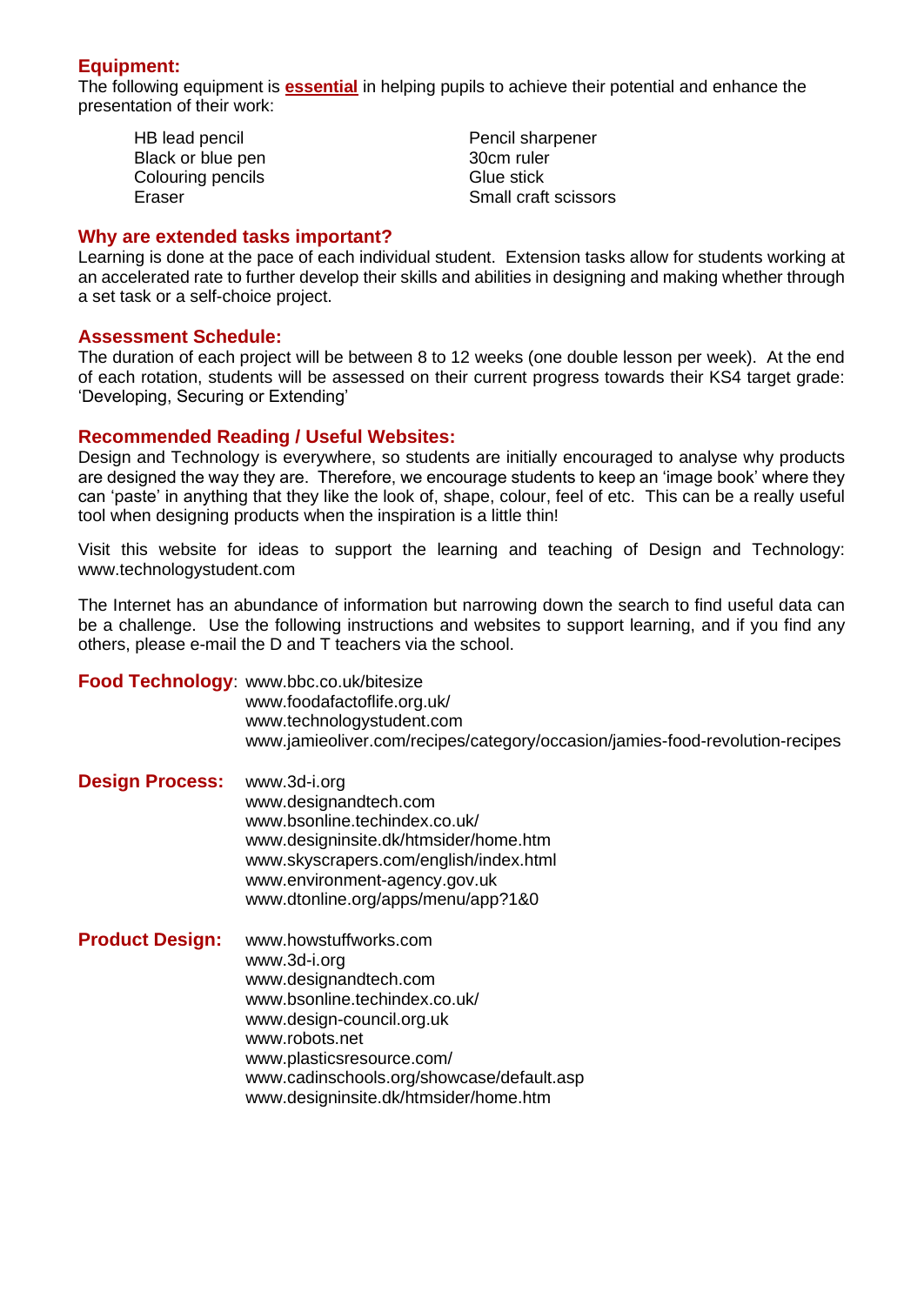# **DRAMA**

# **AUTUMN**: *Term 1 Term 2*

## **Core Skills: Core Skills:**

a drama piece British pantomime stimulus through rehearsal when casting your Pantomime<br>To be able to perform your own work To explore text, music and son

# **SPRING:** *Term 3 Term 4*

To understand the functions of a murder mystery realistic detective To understand how to use a series of drama To know and be able to define and use key words techniques of this theatre genre.

# **SUMMER:** *Term 5 Term 6*

# **Commedia dell' Arte Reality TV**

**Core Skills:**<br> **Core Skills:**<br>
To understand how Commedia dell' Arte fits
Learn how a To develop a character using physical elements To be able to perform a range of characters To explore how physically, vocally and facially to show a change in a character

Learn how a television programme is made into the wider theatre history To know the variations of working for the camera

| <b>Equipment:</b>           | Pen/pencil and imagination                                                                         |
|-----------------------------|----------------------------------------------------------------------------------------------------|
| Homework:                   | Occasionally                                                                                       |
| <b>Assessment Schedule:</b> | Formative during each scheme and Summative with a conclusive<br>performance at the end of each one |

*Some variation in course content may exist due to setting and nature of groups*

# **Devising Contract Contract Pantomime**

To learn how to use a range of stimuli to devise To learn and explore conventions of a traditional To understand the process of developing a To understand the importance of making good choices To explore text, music and song for your Pantomime

# **Murder Mystery Blue Remembered Hills**

## **Core Skills: Core Skills:**

To learn the meaning of the terms genre and To learn some basic information about the play stock characters To be able to make your character believable and

# Year 8 Programme of Study Subject Leader, Mrs S Thompson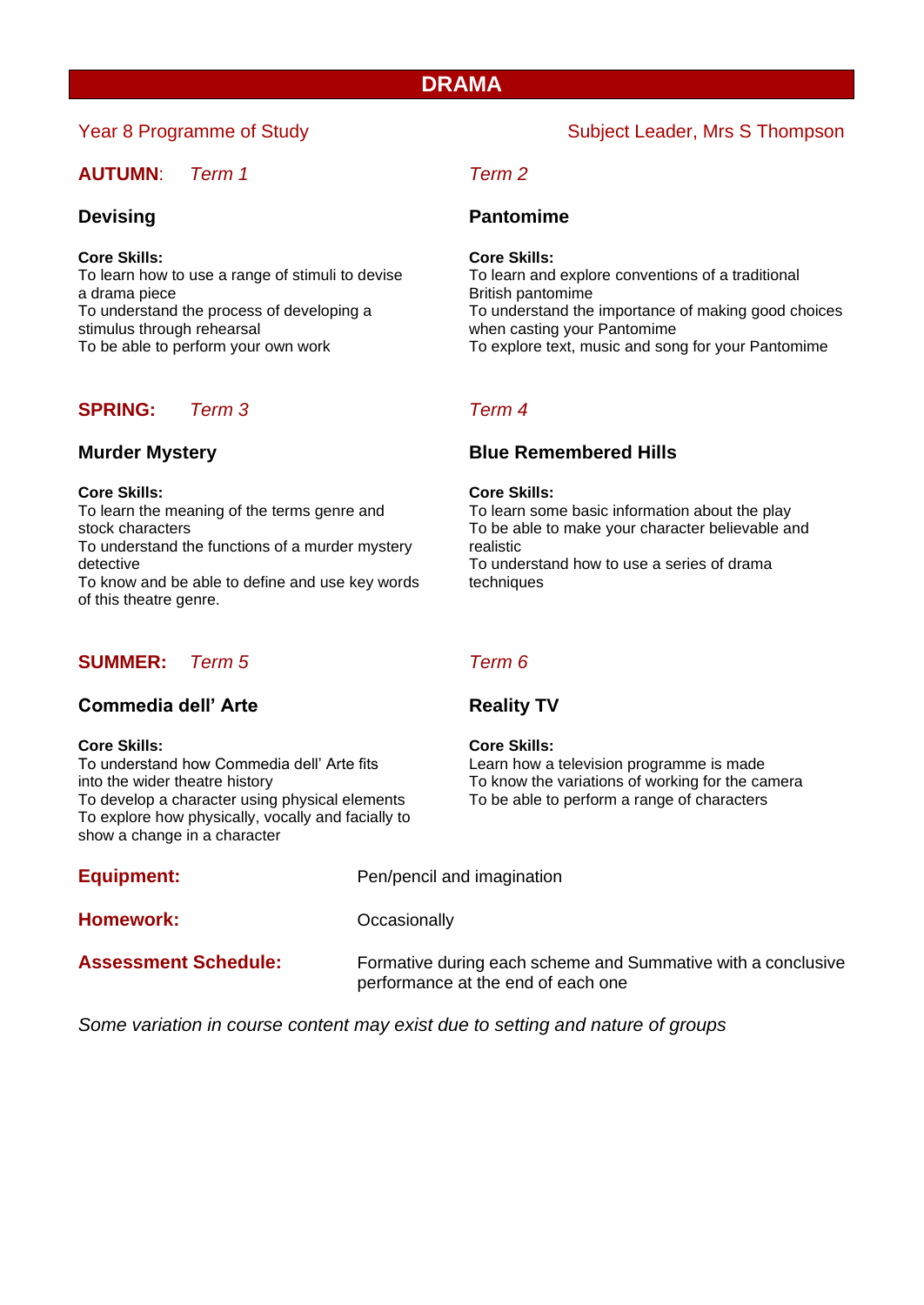# **FRENCH**

Year 8 Programme of Study Network Subject Leader, Mrs E Hargreaves

# **AUTUMN**: *Term 1*

- School holidays
- What you visited/opinion
- Activities done on holidays

# **Core Skills:**

- Using the verb *avoir* and *être*
- Expressing opinion using adjectives and qualifiers to talk about holiday
- Using a set of *–er* verbs in the perfect tense with *avoir*

# *Term 2*

- Cultural knowledge: understanding dates and special events in France
- Describing a festival
- Buying food

# **Core Skills:**

Cultural capital: Learning about festivals celebrated throughout the French-speaking world Developing knowledge of verb conjugation patterns Learning how to pronounce cognates Using a set of *–er* verbs in the future tense

# *Term 3 and 4*

- TV programmes (cultural knowledge: Famous French actors/actresses)
- Digital technology
- Films/cinema
- Leisure activities

# **Core Skills:**

Giving and justifying opinions Understanding adjective endings Asking and answering questions Understanding and practising writing in the negative form

# *Term 5 and 6*

- Daily routine
- Talking about where you live
- Describing your region
- At home (describing how you help at home)

# **Core Skills:**

Improving pronunciation Describing a photo Using modal verbs Using strategies to improve listening and reading skills Understanding reflexive verbs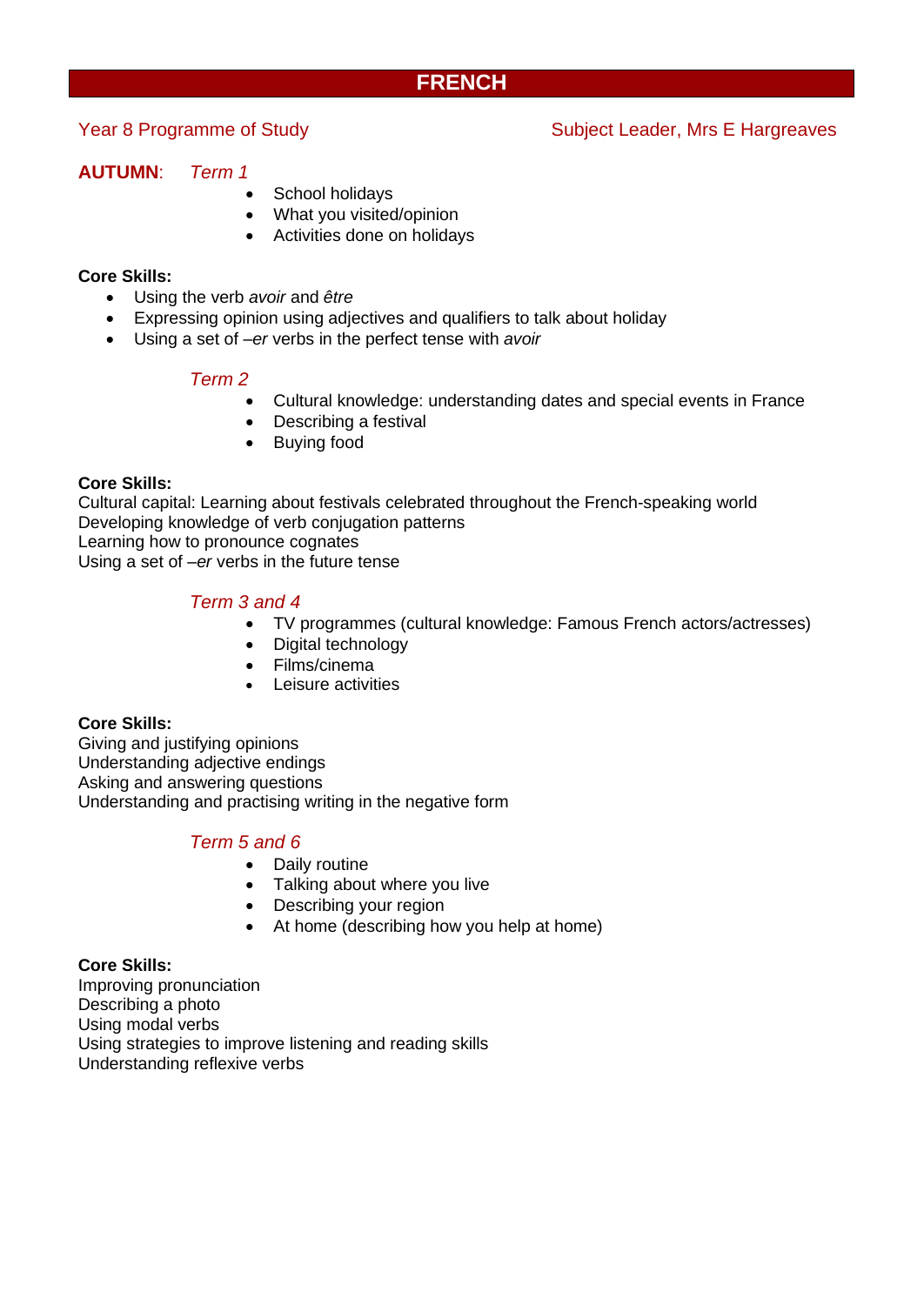# **Equipment:**

- Textbook Dynamo 2, Dynamo workbook, exercise book
- A French-English/English French dictionary is essential

# **Homework:**

- As per homework timetable
- Frequent learning of vocabulary/phrases

# **Assessment Schedule:**

End of unit assessments and regular vocabulary tests

# **Recommended Reading / Useful Websites:**

- www.languagenut.com Each student will be given login details to access this online platform
- https://www.zut.org.uk
- [KS3 French -](https://www.bbc.co.uk/bitesize/subjects/zgdqxnb) BBC Bitesize

# **Extra Resources for Gifted and Talented:**

- Extension tasks
- Group work
- A focus on building thinking skills so pupils can modify and use learning for their own needs
- Projects with partner school in France: Le Collège François Mitterrand
- Projects about French culture

# **Extra Resources for Basic Skills students:**

- Appropriately differentiated tasks
- Focus on core vocabulary
- The use of writing frames
- Learning support in class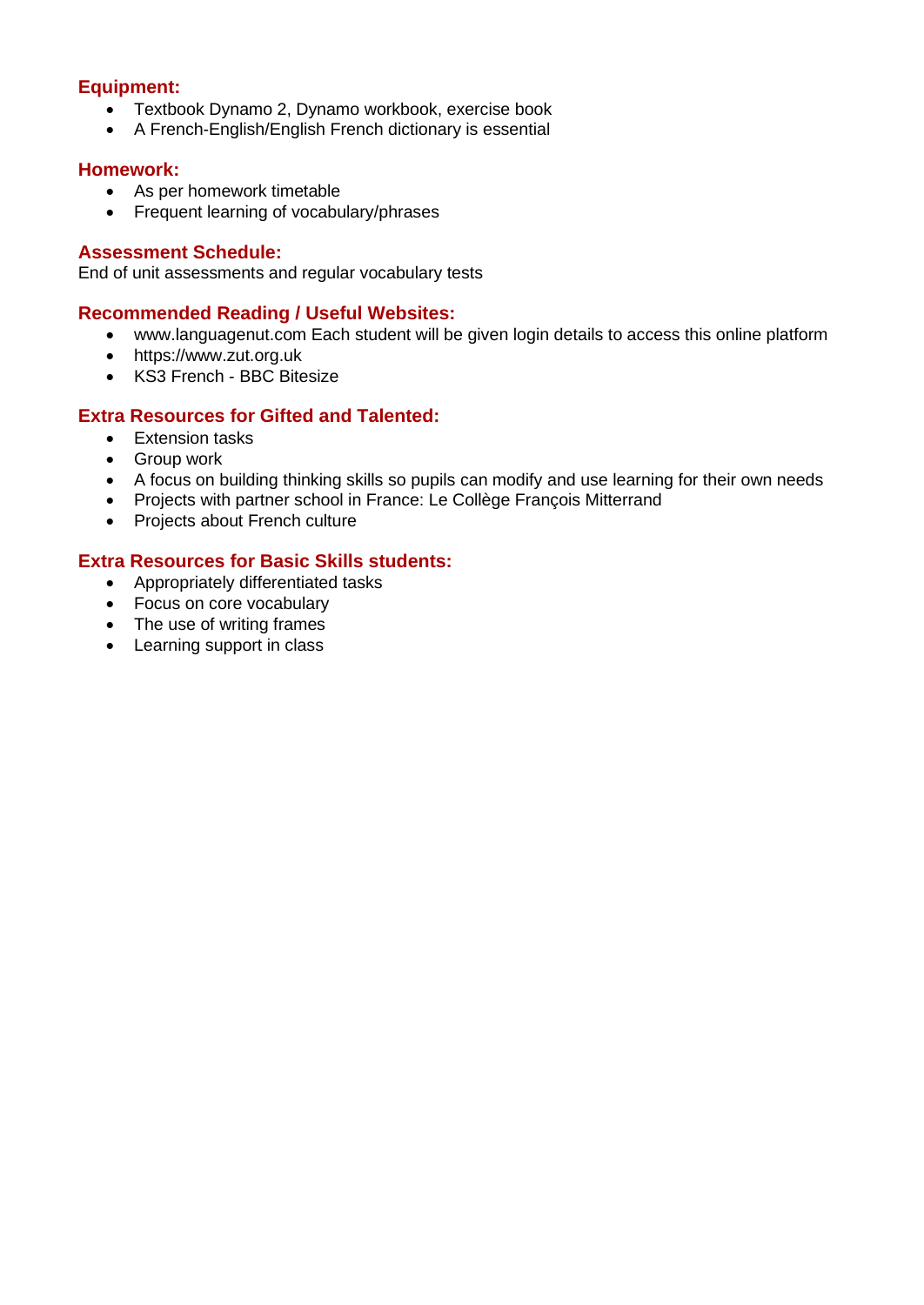# **SPANISH**

# AUTUMN*: Term 1 and 2*

- Past holiday
- Activities while on holiday
- The last day on holiday
- Opinion about holiday

# **Core Skills:**

Giving a presentation about your holiday Making your sentences interesting Using the present and the preterite together Describing an amazing holiday Cultural knowledge: Hispanic singers

# SPRING: *Term 3 and 4*

- What you use your phone for
- **Music**
- **Opinion**
- TV
- What you did yesterday

# **Core Skills:**

Giving a range of opinion Applying grammar and understanding how to use adjectives correctly Using the comparative Tackling an authentic text

# SUMMER: *Term 5 and 6*

- Food
- Describing mealtimes
- Ordering a meal
- Discussing what to buy for a party
- Cultural knowledge: food in other countries

# **Core Skills:**

Using a wider range of opinions Using negatives Using the near future Giving an account of a party Using three tenses together Using a dictionary Responding to what people say

# **Equipment:**

- Textbook Viva 2, exercise book
- A Spanish-English/English-Spanish dictionary is essential

# **Homework:**

- As per homework timetable
- Frequent learning of vocabulary / phrases.

# **Assessment Schedule:**

End of unit assessments and regular vocabulary tests

# Year 8 Programme of Study Network Subject Leader, Mrs E Hargreaves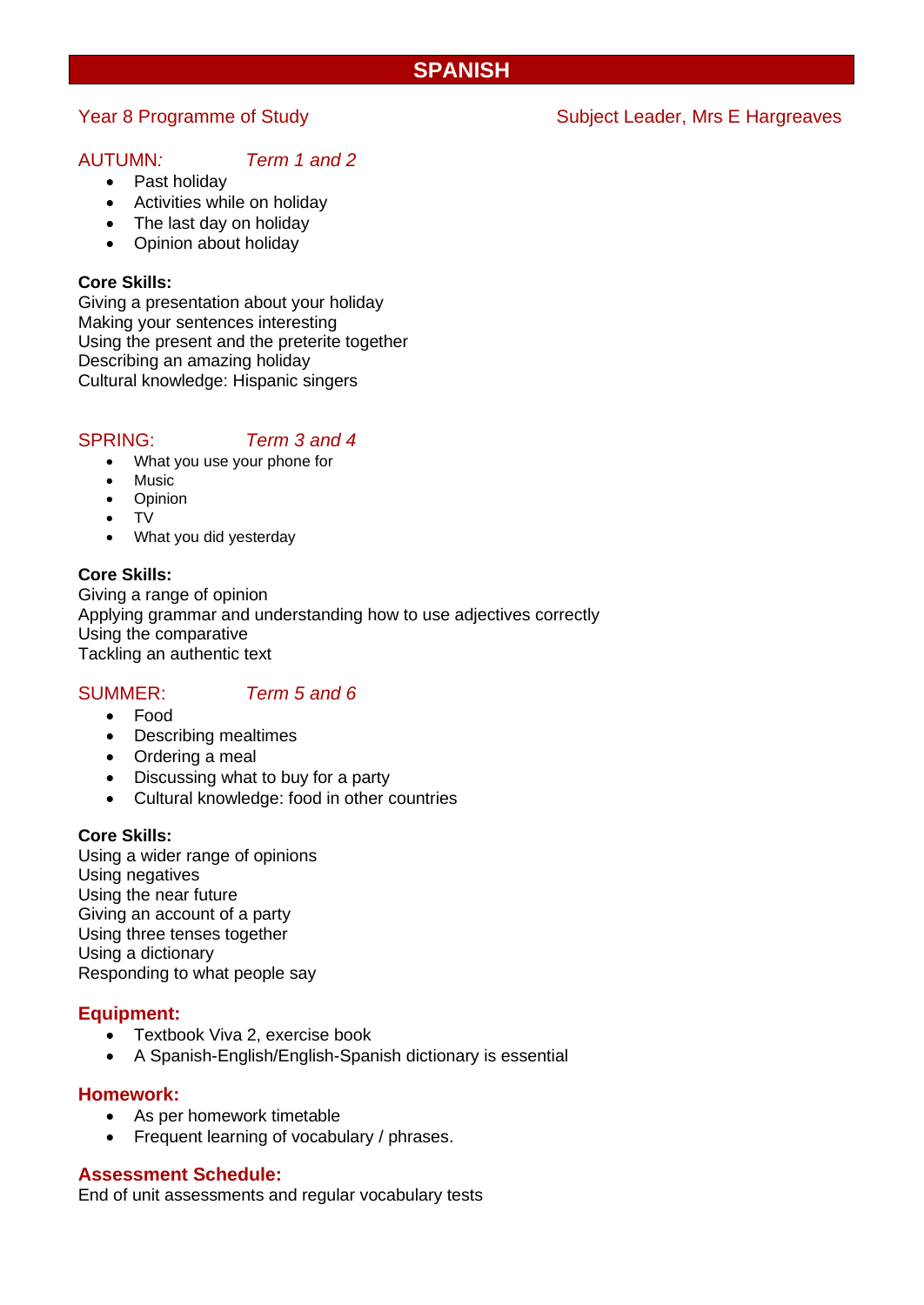# **Recommended Reading / Useful Websites:**

- [KS3 Spanish -](https://www.bbc.co.uk/bitesize/subjects/zfckjxs) BBC Bitesize
- BLOG [MORGAN MFL](https://www.morganmfl.com/blog/y7-spanish-revision)

# **Extra Resources for Gifted and Talented:**

- Extension tasks
- Group work
- A focus on building thinking skills so pupils can modify and use learning for their own needs
- Projects about Spanish culture

# **Extra Resources for Basic Skills students:**

- Appropriately differentiated tasks
- Focus on core vocabulary
- The use of writing frames
- Learning support in class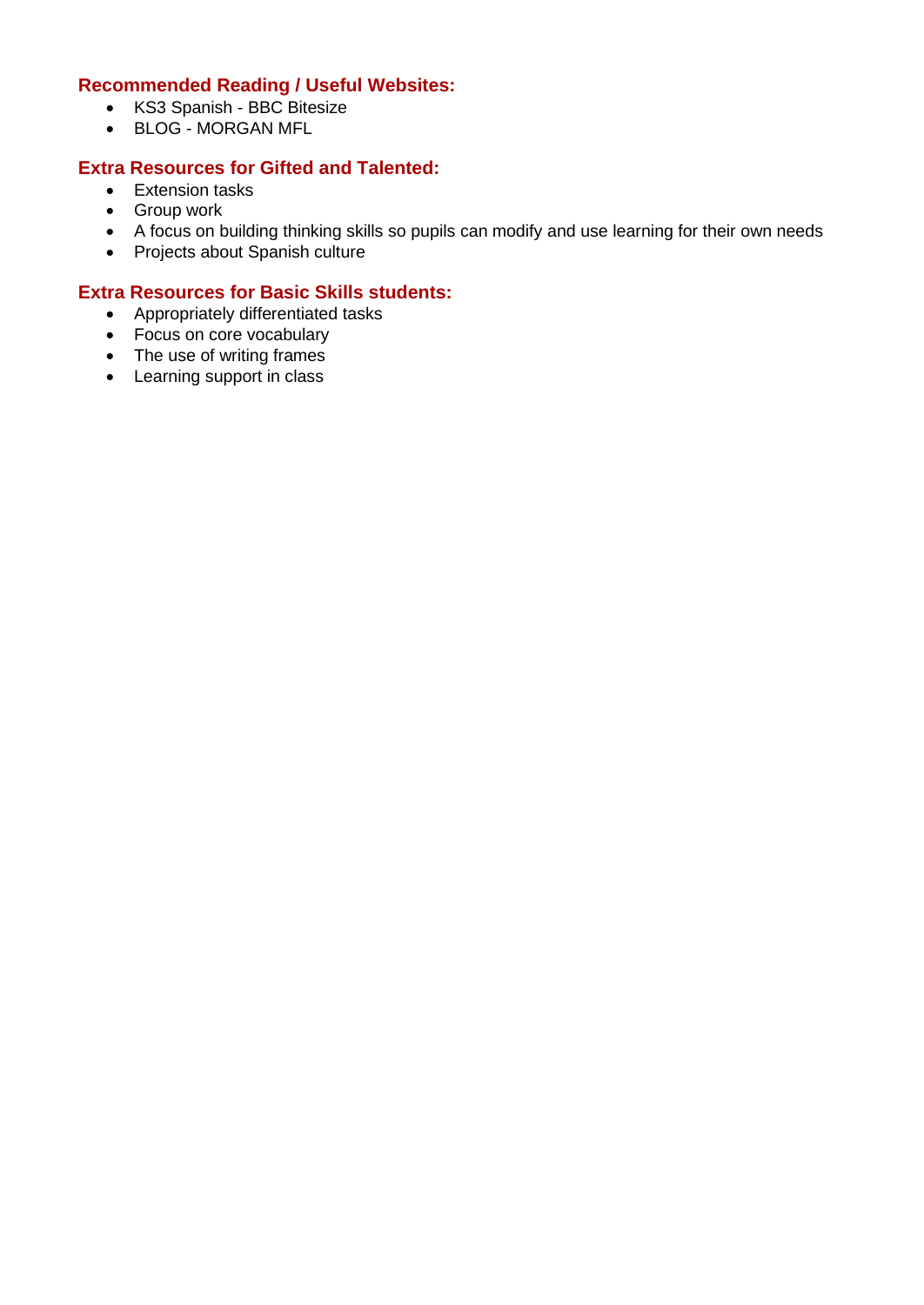# **GEOGRAPHY**

# Year 8 Programme of Study Subject Leader, Miss J Carey

# **AUTUMN**: *Term 1*

## **Asia (China and Russia)**

- Location China and Russia
- Physical features China and Russia
- One Child Policy
- Development
- **Core Skills:** Map skills / mapping skills Place Statistical data Research / ICT

# *Term 2*

## **Risky Rivers**

- Features of a river
- Long profile of a river
- Factors affecting flood risk
- How to protect areas against flood risk
- **Core Skills:** Map interpretation Scale on maps Use of ICT / internet research
- **SPRING:** *Term 3*

## **Global Issues**

- Plastics in the ocean
- Climate change
- Adapting to climate change
- Tourism/sustainable tourism
- Wilderness areas
- Conflict areas

## **Core Skills:** Space

Map skills / mapping skills Place Statistical data Research / ICT

# *Term 4*

# **Africa**

- Physical landscape
- How has Africa's past shaped its present?
- Climate and biomes in Africa
- Population challenges and opportunities
- Urbanisation in Africa

**Core Skills:** Use of data Place Space Graph Interpretation Atlas and map skills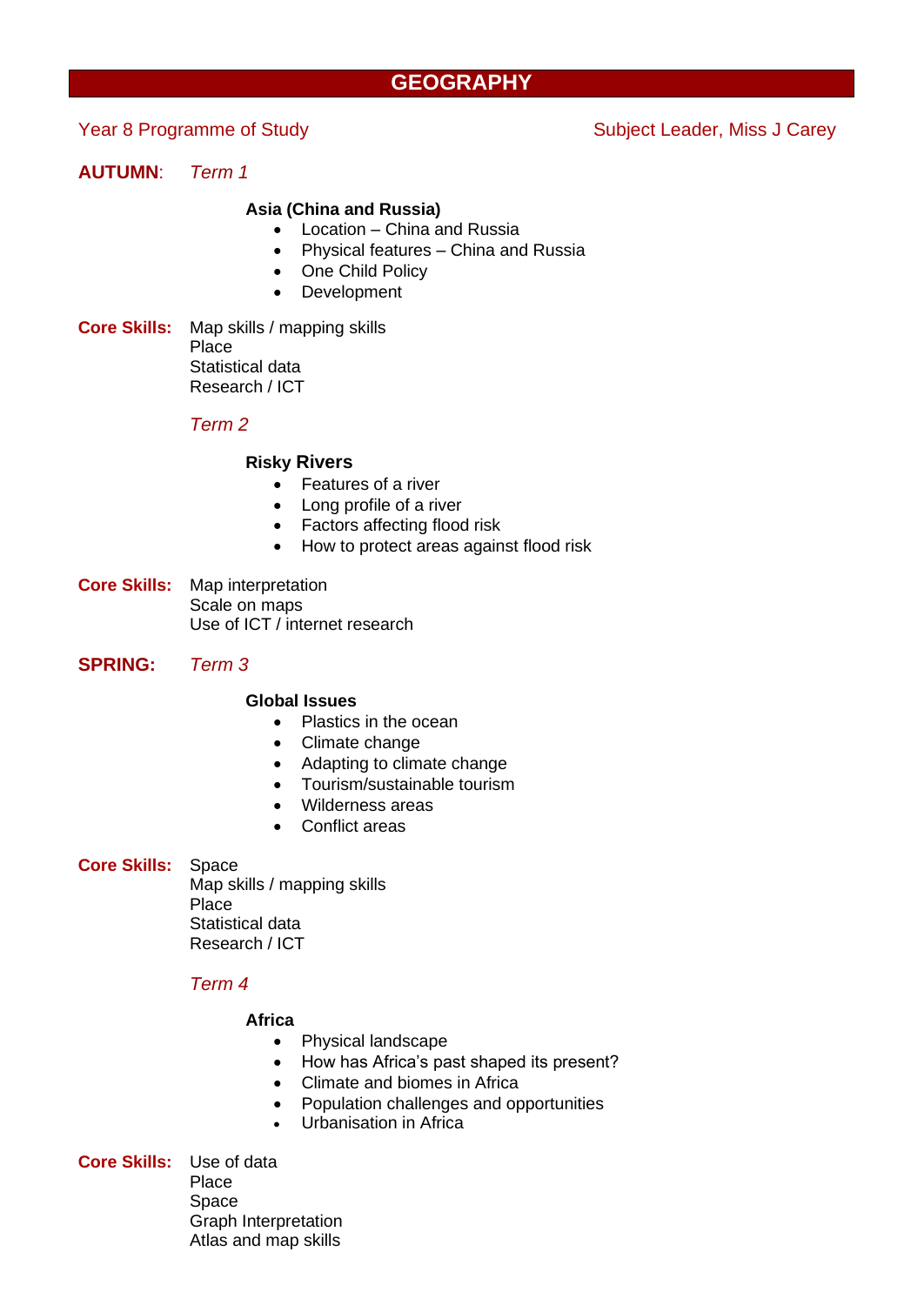# **SUMMER**: *Term 5*

# **Population**

- What is population
- Demographic transition model
- Population Pyramids
- Population Ethiopia
- Population and distribution
- Ageing population
- Migration
- Water around the world
- What have they done to Ogallala?
- Desertification
- Renewable energy

# **Core Skills:** Space

Place Human and physical processes Data interpretation Map skills

# *Term 6*

# **Challenges and opportunities in the UK**

- Poverty in the UK
- Reducing poverty in the UK
- Water in the UK
- Waste management
- Air pollution
- Reducing car use

# **Core Skills:** Space

Place Human and physical processes Data interpretation Map skills

# **Equipment:**

Standard – pen, pencil, ruler and colouring pencils.

# **Homework:**

Set weekly – such tasks as descriptive writing, letter writing, research, word processing, production of brochures, active reading strategies, learning spellings of key words.

# **Assessment Schedule:**

Modular, mid unit and end of unit assessment, with opportunities for peer/self-assessment.

# **Fieldwork:**

A trip will take place in the summer term – to be confirmed

# **Useful Websites:**

- KS3 Geography BBC Bitesize www.bbbc.co.uk/bitesize
- Education quizzes www.education.quizzes.com
	-

# **Extra Resources for Gifted and Talented:**

- Gifted and talented pupils are:
- Encouraged to read more widely around the topics
- Provided with specialised tasks in lessons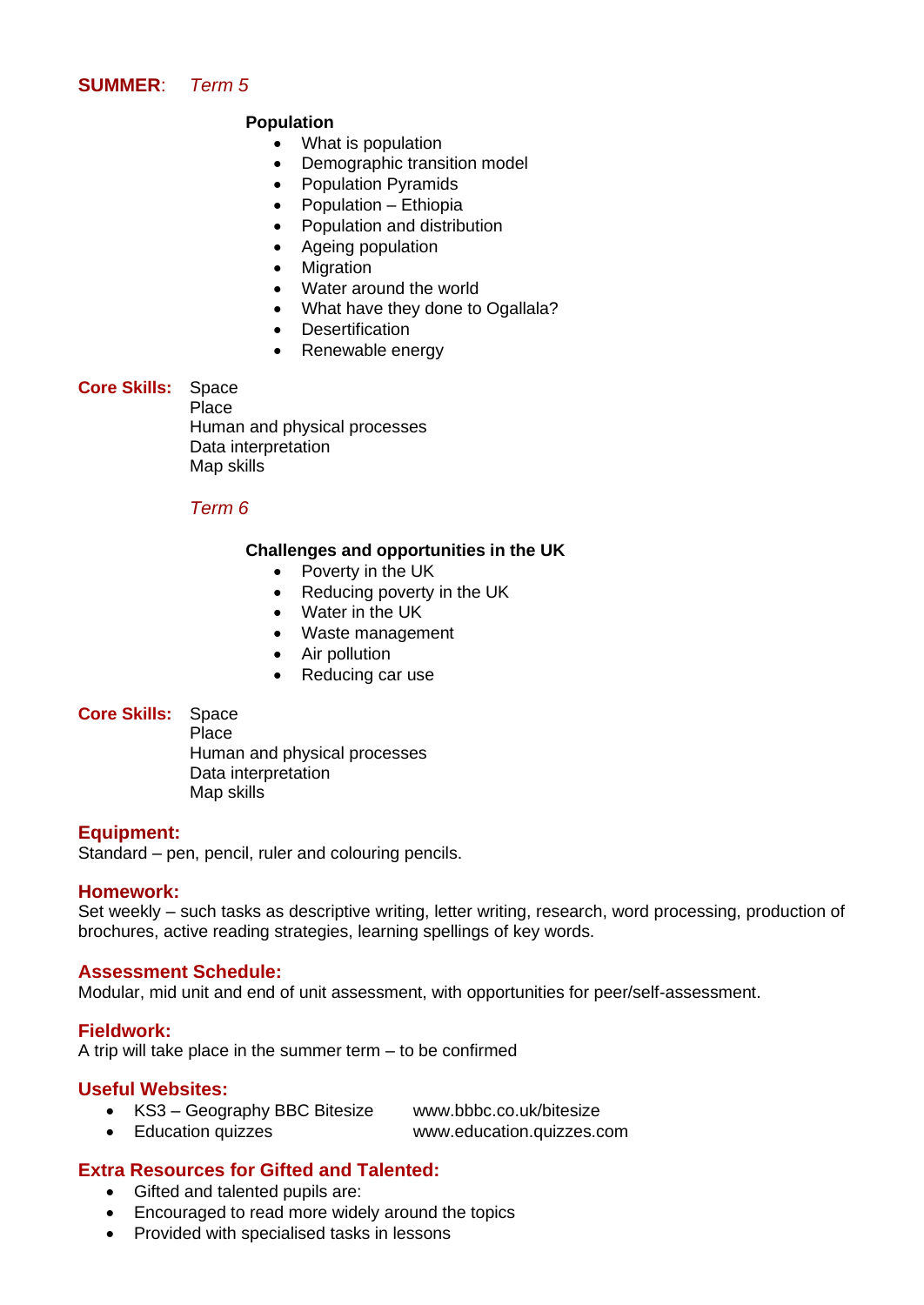# **HISTORY**

# **AUTUMN**: *Term 1 Term 2*

**Challenges to the Catholic Church** Was the Reformation a "good thing"?

**Core Skills:** Chronological understanding Using evidence and interpretations Change and continuity

# **SPRING**: *Term 3 Term 4*

**Changing ideas 1660 to 1789** Why were kings back in fashion by 1660?

**Core Skills:** Analytical narrative **Change** 

# **SUMMER**: *Term 5 Term 6*

**The British Empire** How did the British Empire develop?

# Year 8 Programme of Study Network Subject Leader, Mr M Hryniewicz

**The English Civil War** Why did the English fight the English in 1642?

# **Core Skills:**

**Causation** Using evidence

**The Slave Trade** What was it like to be involved in the slave trade?

# **Core Skills:**

Using evidence Interpretations

**The Industrial Revolution** What was the Industrial Revolution?

Murder Mystery: Why was Jack the Ripper never caught?

# **Core Skills:**

Using evidence **Change** 

We also study the following topics:

Black History Week in October and The Holocaust in January

- **Equipment:** Fully equipped pencil case. World map.
- **Homework:** Research and enquiry. Communicate knowledge and understanding effectively in written form. Interpretation of people's actions, beliefs and attitudes. Analysis of historical events.

**Assessment Schedule:** Assessment 1: Challenges to the Catholic Church Assessment 2: Changing ideas: 1660 to 1789 Assessment 3: The slave trade and the British Empire Assessment 4: End of year test

# **Useful Websites:**

- BBC website: http://www.bbc.co.uk/history/forkids
- http://www.spartacus.schoolnet.co.uk

# **Core Skills:**

**Chronology** Causation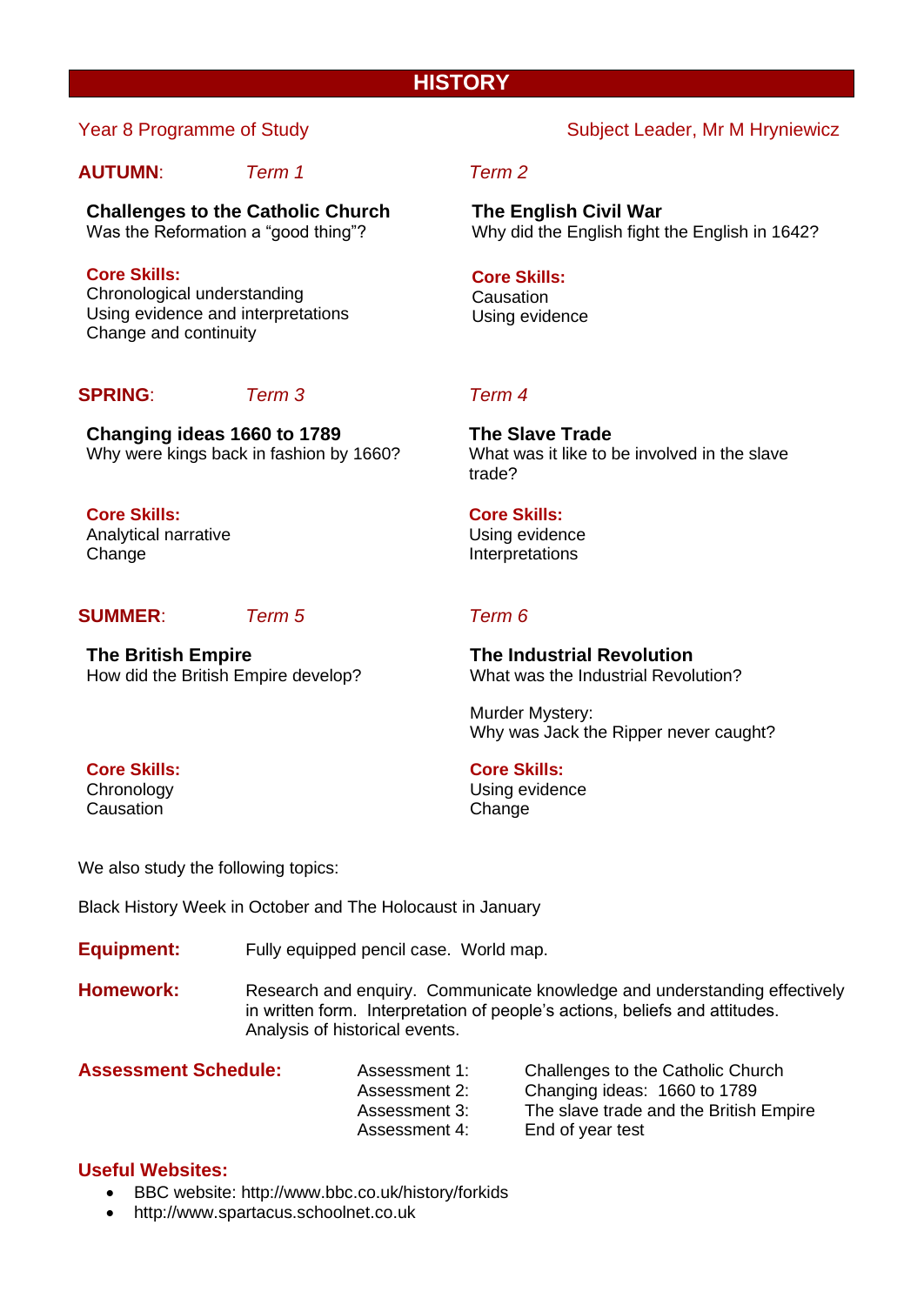# **MUSIC**

| Year 8 Programme of Study             |                                                                                                                                                                                                                                                                                        | Subject Leader, Mr P Windibank |  |
|---------------------------------------|----------------------------------------------------------------------------------------------------------------------------------------------------------------------------------------------------------------------------------------------------------------------------------------|--------------------------------|--|
| <b>AUTUMN:</b>                        | Term 1 - Fusion of Pop and Reggae "Rude" by Magic                                                                                                                                                                                                                                      |                                |  |
| <b>Core Skills:</b>                   | Review of Reggae characteristics<br>Listening - key vocabulary<br>Improving technique on a range of classroom instruments and vocals<br>Chords F, C introduced – improved recognition of chord symbols/charts                                                                          |                                |  |
| <b>Core Skills:</b>                   | <b>Term 2 - Creating Tension</b><br>Focusing on how composers create tension in music<br>Listening: Focusing on how tension is built (increase<br>dynamics/tempo/dissonance)<br>Composing: Creating riffs witch chromatic movement                                                     |                                |  |
| <b>SPRING:</b><br><b>Core Skills:</b> | Term 3 - Baroque Music - Canon<br>Focus on musical elements in Baroque Music<br>Listening - key vocabulary (Harpsichord, Ground Bass)<br>Group/class work (rehearsing and performing as a group/class                                                                                  |                                |  |
| <b>Core Skills:</b>                   | Term 4 - Ballads "Unchained Melody"<br>Focus on musical elements that help create Ballad<br>Listening - key vocabulary (Legato/piano)<br>Group/class work (rehearsing and performing as a group/class                                                                                  |                                |  |
| <b>SUMMER:</b><br><b>Core Skills:</b> | Term 5 - Major – No Minor! "Forget You" by C Lo Green<br>Review of characteristics of pop focusing on soul/gospel features in the music<br>Improving technique on a range of classroom instruments and vocals<br>Chords F, C introduced - improved recognition of chord symbols/charts |                                |  |
| <b>Core Skills:</b>                   | Term 6 - Latin Music "Oye Como Vas" by Santana<br>Key Characteristics of Latin Music<br>Learn to play a solo on ukulele<br>Improvisation                                                                                                                                               |                                |  |

# **Equipment:**

Keyboards, glockenspiels, guitars, ukulele, guitars, drum kit (Supplied by the school)

# **Homework:**

Listening tasks based around piece studied

# **Assessment Schedule:**

End of each term

# **Recommended Reading / Useful Websites:**

Recording of C Lo Greens Forget you. The piece from about 2.02'of the clip in the youtube link below from the TV show Glee - https://www.youtube.com/watch?v=OAGa1MWnKk4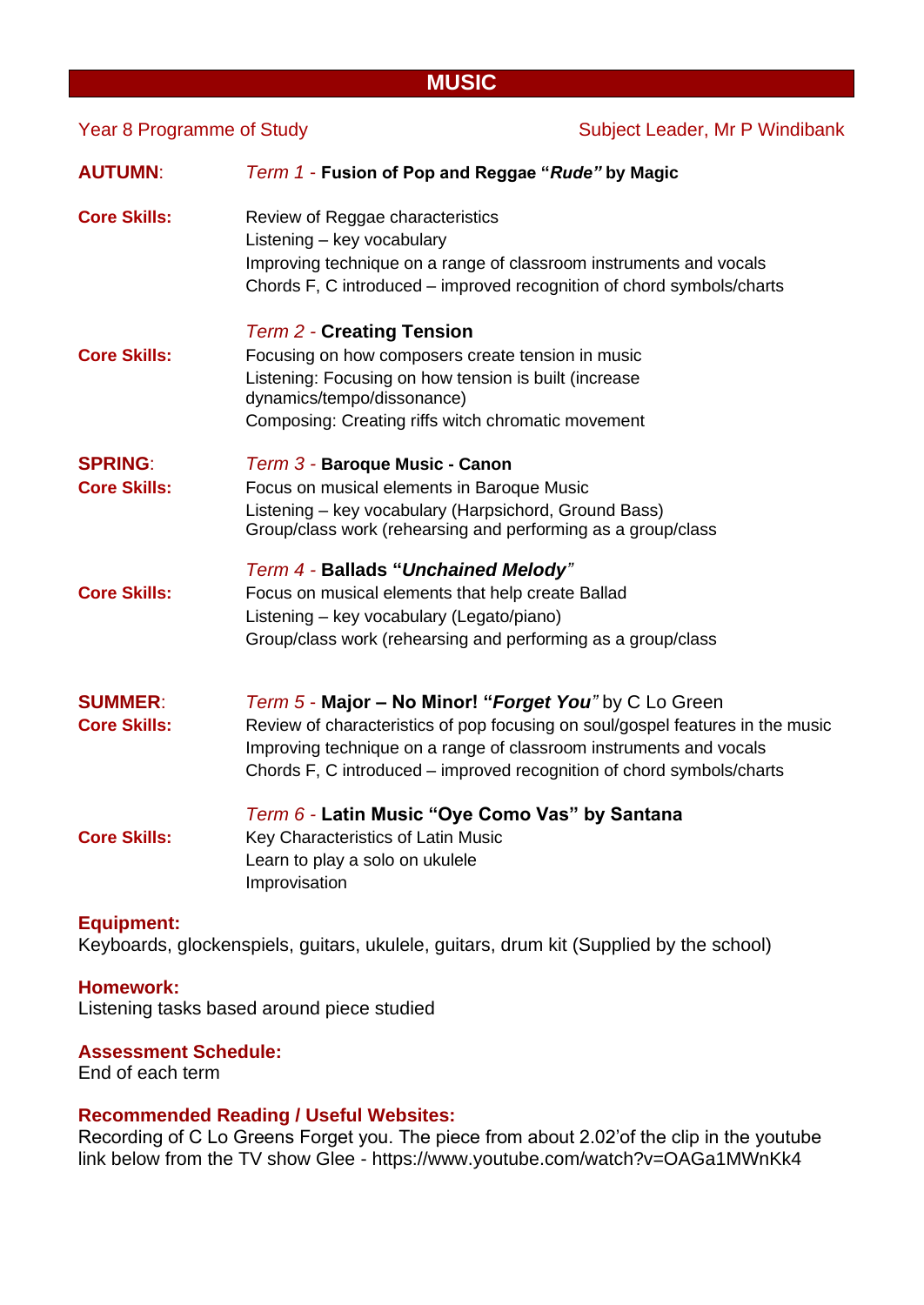# **Extra Resources for Gifted and Talented:**

Students are encouraged to perform a wider number of parts on a range of instruments focusing on more technical versions of the piece, particularly if they have experience of an instrument. The full version includes a bridge with additional chords and a key change not included in the classroom arrangement. High ability students are expected to take a lead in the organisation of rehearsals and help other students stay in time. They are also expected to include some improvisation in their performance.

# **Extra Resources for Basic Skills students:**

Students are encouraged to perform one or two simpler parts but to a higher standard.